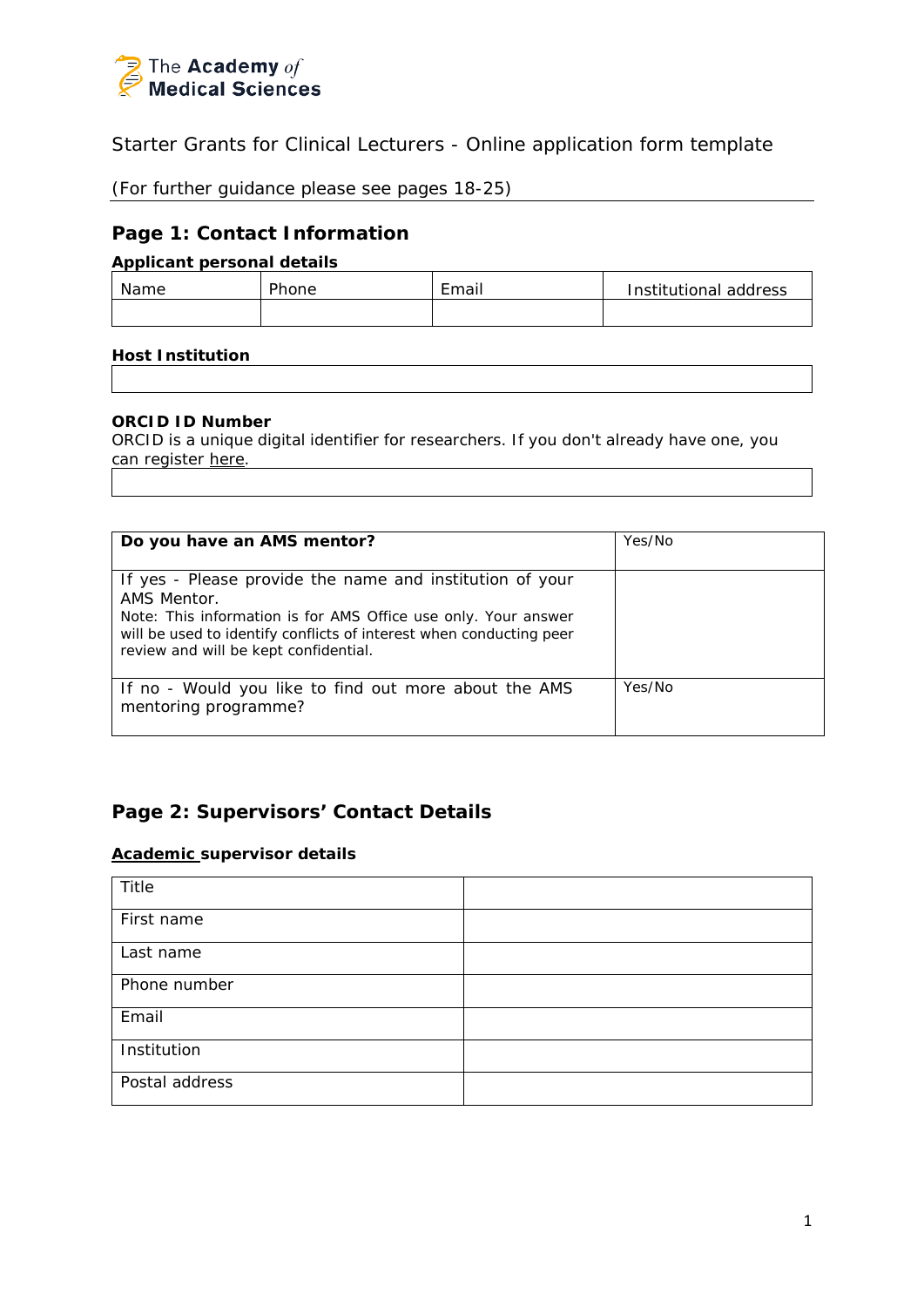

## **Clinical supervisor details**

| Title          |  |
|----------------|--|
| First name     |  |
| Last name      |  |
| Phone number   |  |
| Email          |  |
| Institution    |  |
| Postal address |  |

# **Page 3: Current Position**

| <b>Clinical discipline</b><br>Note: form questions will differ according<br>to your response to this question. Please<br>ensure you have answered it correctly<br>before continuing your application. | Choose from: Human medicine, Dental<br>medicine, Veterinary medicine |
|-------------------------------------------------------------------------------------------------------------------------------------------------------------------------------------------------------|----------------------------------------------------------------------|
|-------------------------------------------------------------------------------------------------------------------------------------------------------------------------------------------------------|----------------------------------------------------------------------|

# *Clinicians in human or dental medicine only:*

| Please indicate your Parent Deanery<br>or Local Education and Training<br>Board for clinical training purposes.                                                   | Select option from drop-down menu                                                                                                                                                                                                                                                     |  |
|-------------------------------------------------------------------------------------------------------------------------------------------------------------------|---------------------------------------------------------------------------------------------------------------------------------------------------------------------------------------------------------------------------------------------------------------------------------------|--|
| Title of current position                                                                                                                                         |                                                                                                                                                                                                                                                                                       |  |
| Source of funding for current post                                                                                                                                | Choose from: NIHR, Matched CL funded by<br>Institution, Other<br>If Matched/Other - Text box: Please specify<br>the source of funding for your current post. If<br>you are on a matched Clinical Lectureship<br>funded by your Institution, please provide the<br>name of the scheme. |  |
| <b>Start date of Clinical Lectureship</b>                                                                                                                         |                                                                                                                                                                                                                                                                                       |  |
| <b>End date of Clinical Lectureship</b>                                                                                                                           |                                                                                                                                                                                                                                                                                       |  |
| Clinical specialty training<br>Please select your primary area of specialty<br>training, as registered with the relevant Royal<br>College from the provided list. | Select option from drop-down menu                                                                                                                                                                                                                                                     |  |
| If you have a subspecialty or second                                                                                                                              | Maximum 10 words                                                                                                                                                                                                                                                                      |  |
| specialty, please specify.                                                                                                                                        |                                                                                                                                                                                                                                                                                       |  |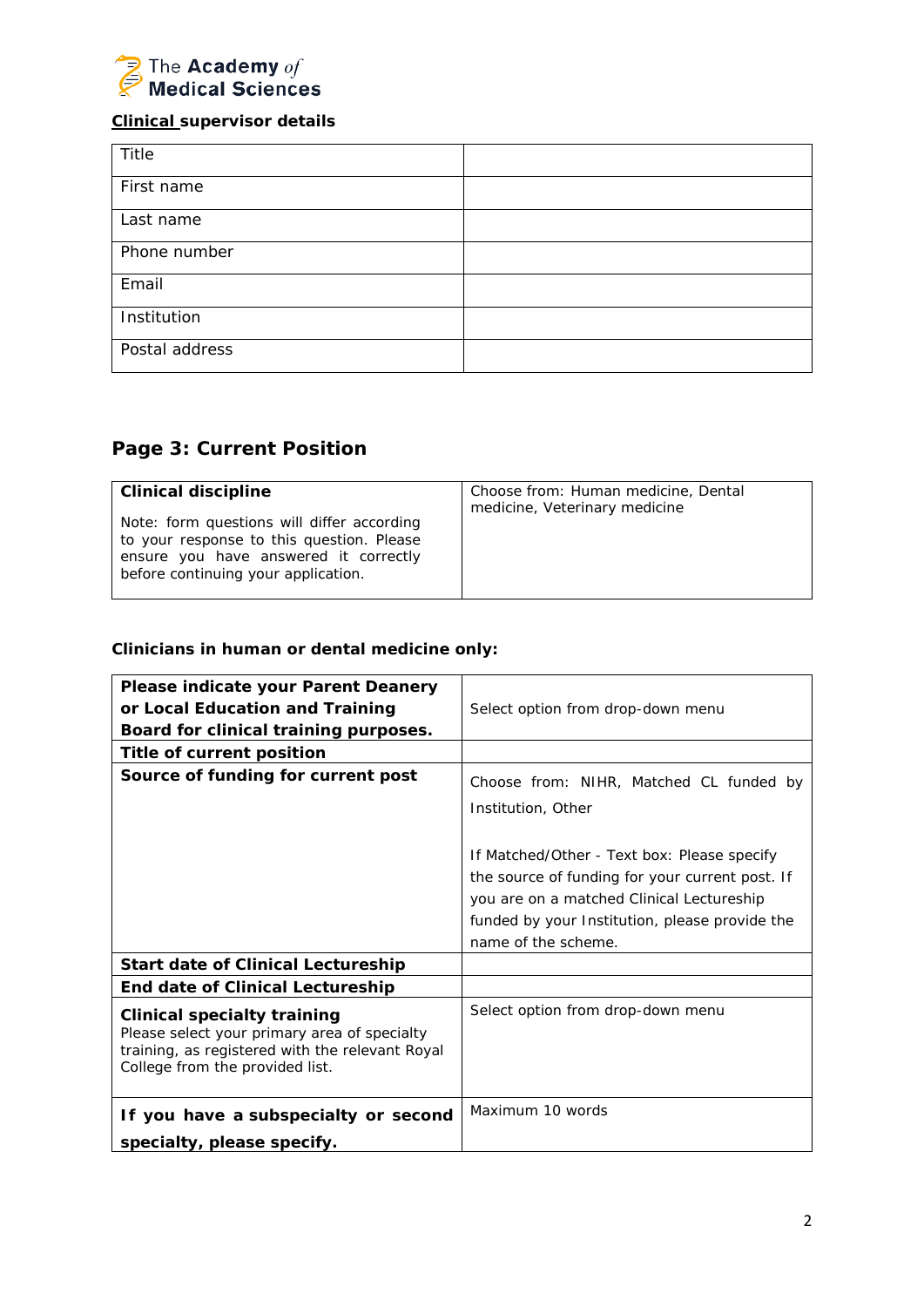

### *Clinicians in veterinary medicine only:*

| <b>Title of current position</b>                                                  |                                                                                                                                                                                                                      |
|-----------------------------------------------------------------------------------|----------------------------------------------------------------------------------------------------------------------------------------------------------------------------------------------------------------------|
| Please indicate your veterinary<br>institution for clinical training<br>purposes. | Choose from: NIHR, Matched CL funded by<br>Institution, Other                                                                                                                                                        |
|                                                                                   | If Matched/Other - Text box: Please specify<br>the source of funding for your current post. If<br>you are on a matched Clinical Lectureship<br>funded by your Institution, please provide the<br>name of the scheme. |
| Source of funding for current post                                                | Choose from: NIHR, Matched CL funded by<br>Institution, Other                                                                                                                                                        |
|                                                                                   | If Matched/Other - Text box: Please specify<br>the source of funding for your current post. If<br>you are on a matched Clinical Lectureship<br>funded by your Institution, please provide the<br>name of the scheme. |
| <b>Current position</b>                                                           | Choose from: SCTS (resident) and First<br>University (probationary) appointment                                                                                                                                      |
| <b>Clinical specialty</b>                                                         | Select option from drop-down menu                                                                                                                                                                                    |
| <b>Affiliation with Veterinary College</b>                                        | Select option from drop-down menu                                                                                                                                                                                    |
| Start date of current position                                                    |                                                                                                                                                                                                                      |
| SCTS only: end date of current<br>position                                        |                                                                                                                                                                                                                      |
| <b>Speciality Board Certification details</b>                                     | Choose from: In Training, Credentials<br>completed, Board Certified, Other                                                                                                                                           |
| <b>If Other - Specialty board</b><br>certification details                        | If your current status does not match the<br>options above, for example if Speciality Board<br>Certification is not available within your field,                                                                     |
|                                                                                   | please specify here.                                                                                                                                                                                                 |

#### *All applicants:*

#### **Research area**

Please identify your broad research area from the provided list. Select option from drop-down menu

**What is the balance of clinical to research commitments/times for your post?** *Please ensure that this adds up to 100% e.g. Clinical commitments = 45%, Research commitments = 55%*

| Clinical commitments percentage |  |
|---------------------------------|--|
| Research commitments percentage |  |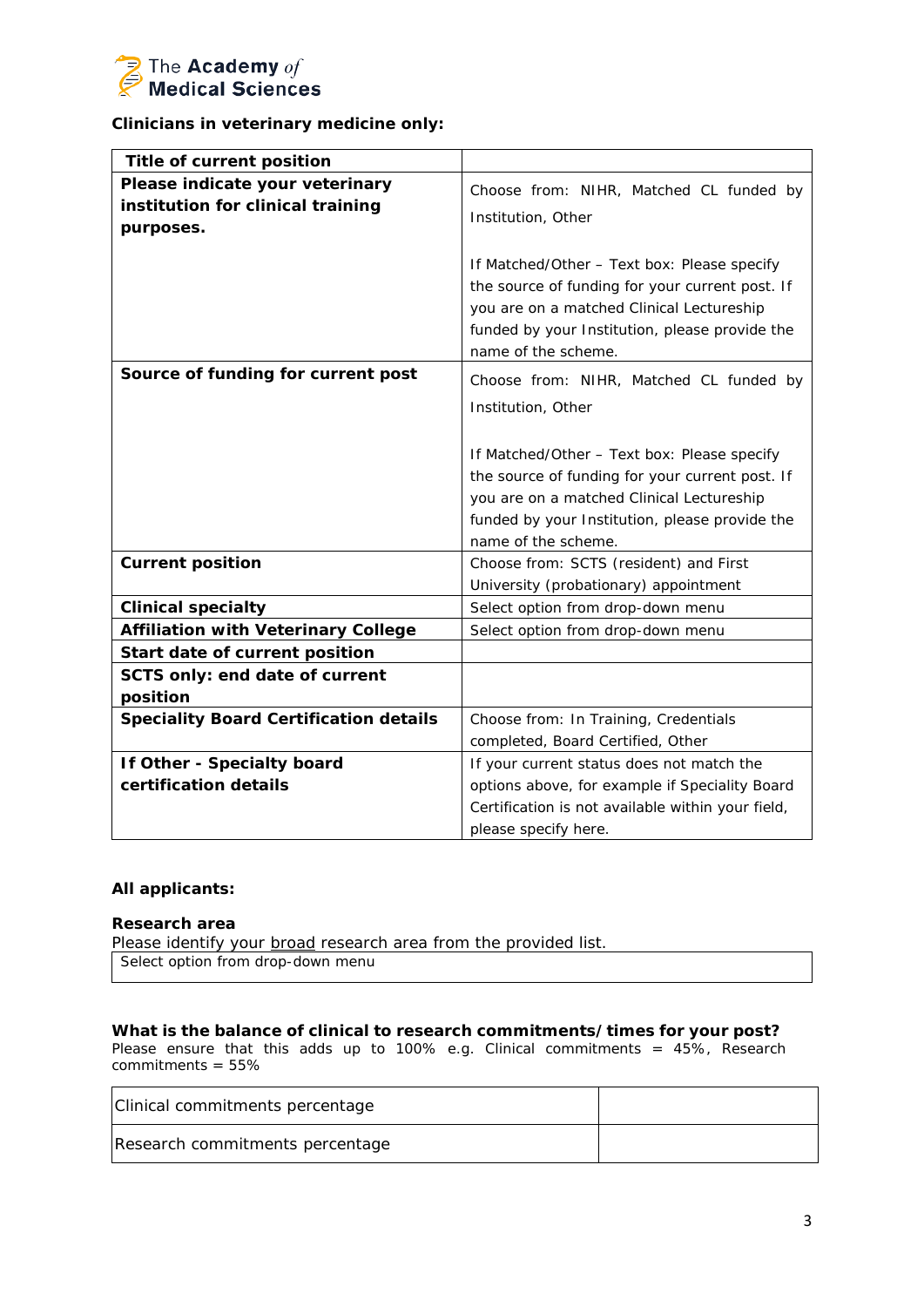

Please detail how your time is organised/allocated throughout the week, month or year to result in the percentage above.

(150 words max)

#### **Outline of supervisory arrangements and mentoring support**

Please explain how these are best placed and suited to support your proposed work and future aspirations.

(150 words max)

### **Current post aims and objectives**

Please explain what are the broader aims and objectives for your current post.

(150 words max)

### **Future career aspirations**

How will this application take your career forward and help you attain independence and secure future fellowship funding and promotions?

(150 words max)

## **Page 4: Career Summary**

### **Academic qualifications and training**

Please provide details of your qualifications and relevant training, listing the most recent first. Please include the name of the college/university where the qualification was obtained, the subject title, the grade awarded, and the date the qualification was obtained.

### **Time out of Research**

If applicable, please detail any notable periods of time you were out of research.

(150 words max)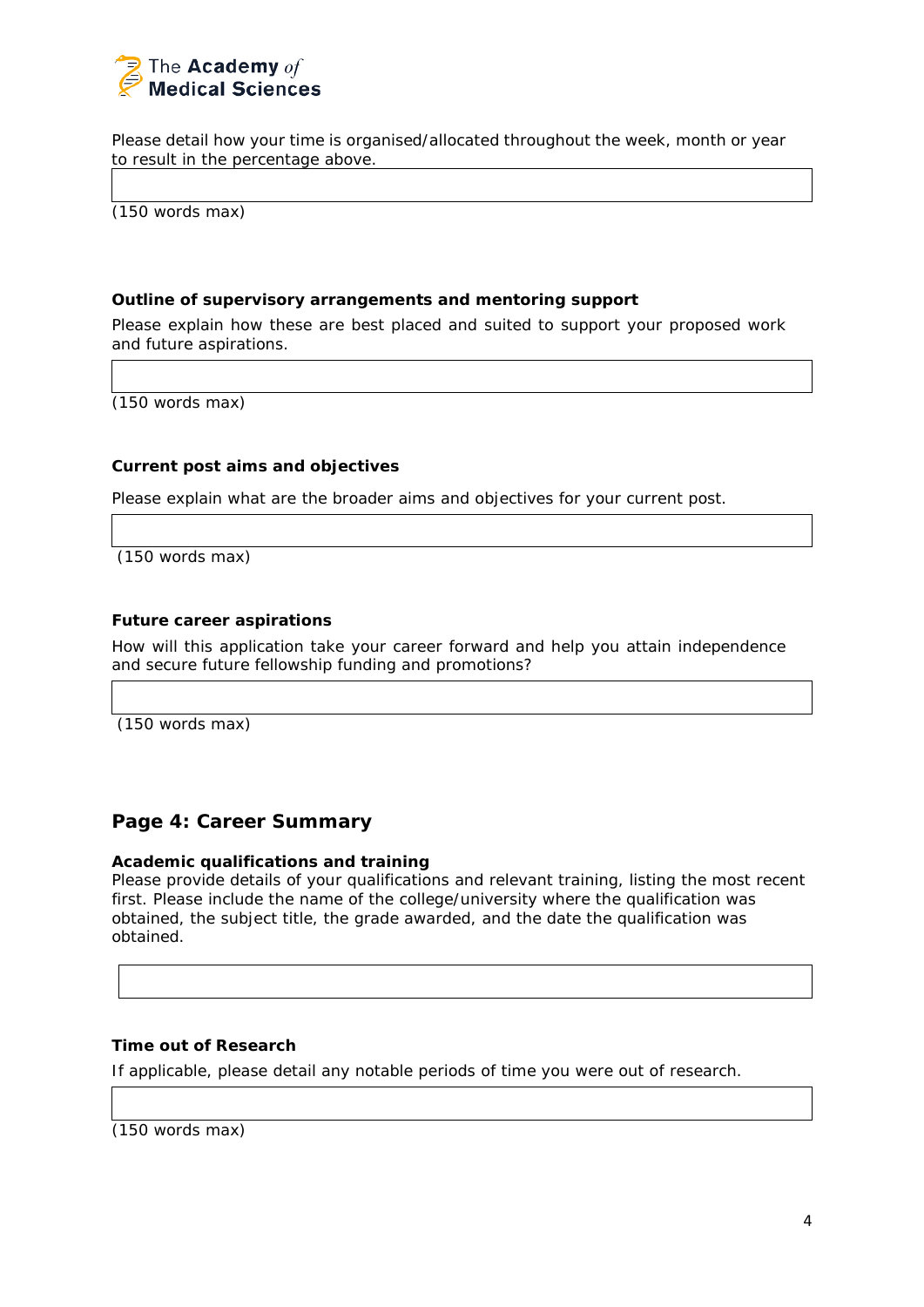

## **Impact of COVID-19**

This question is an opportunity for you to inform reviewers and panel members of the impact of COVID-19 to your:

- Research
- Publications
- Funding
- Research time
- Institutional support
- Other

There is a word limit of 500 words for this impact statement.

As part of your statement, Applicants are asked not to:

- 1. name any third party individuals,
- 2. identify the relationship with any third parties,
- 3. otherwise include anything which might identify the third party.

The Academy encourages Applicants to use phrases such as 'a close relative had Covid19 and required significant support in order to recover' or 'I had to carry out caring responsibilities in addition to my research and admin workload, which had an impact on the amount of time I could dedicate to my research'.

(500 words max)

#### **Research degrees**

| Please specify which of the two you<br>hold.                          | Choose from: MD and PhD                                           |
|-----------------------------------------------------------------------|-------------------------------------------------------------------|
|                                                                       | If MD - please confirm the duration of your<br>research training. |
| Thesis title and a brief summary of your<br>MD or PhD (150 words max) |                                                                   |
| Date awarded                                                          |                                                                   |
| Institution                                                           |                                                                   |
| Source of PhD/MD funding                                              |                                                                   |

### **Other research experience**

Please give details of any research experience, other than your PhD or MD. This can include research highlights, for example PPI activities, courses or workshops facilitated and attended, and advisory group participation if not listed elsewhere on your application.

(150 words max)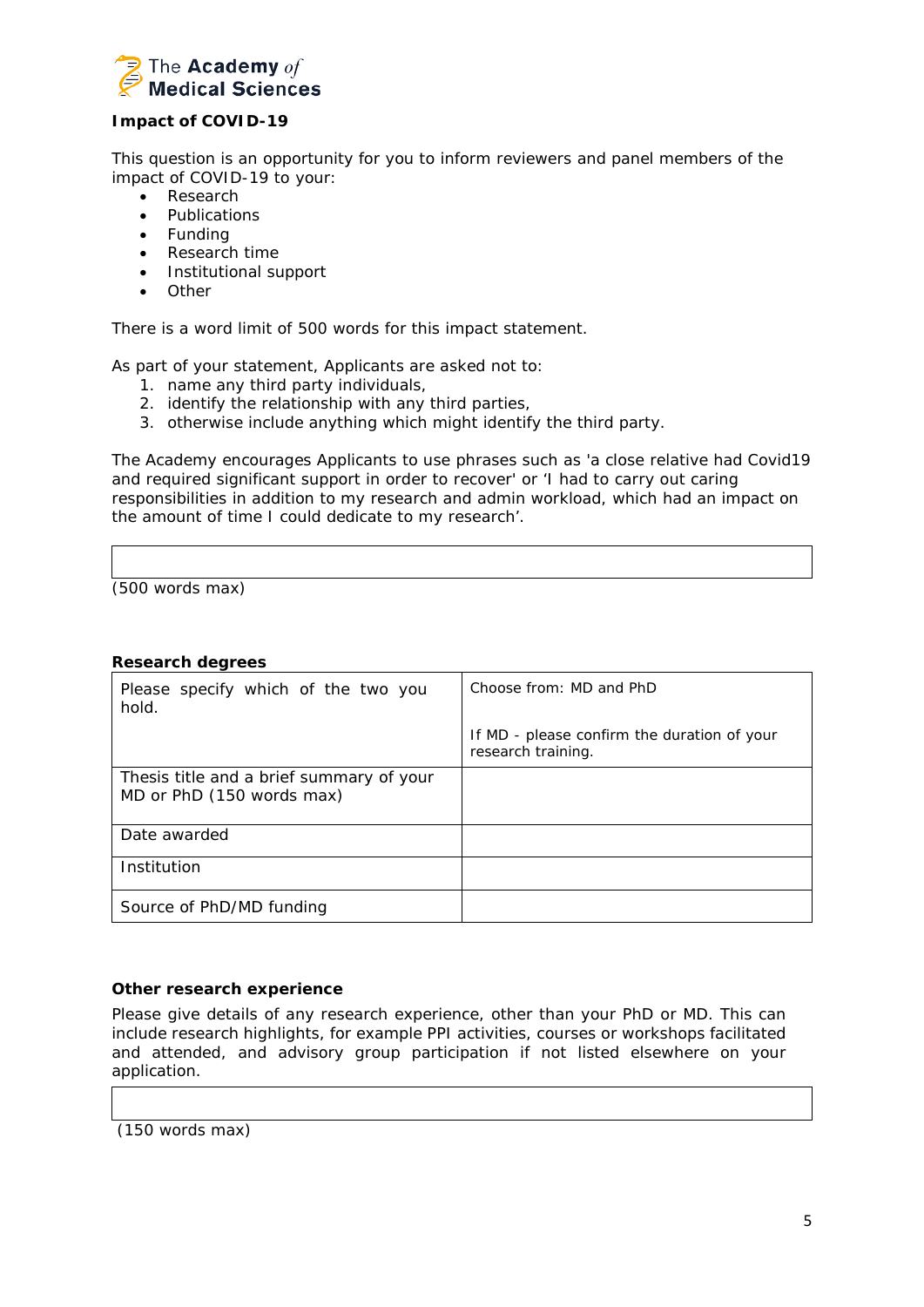

### **Publications arising from your MD or PhD and other research undertaken**

Please include only published papers and those in press. Give all authors, title and journal has shown below and add an asterisk next to your name.

Bomken S\*, Buechler L, Rehe K, Ponthan F, Elder A, Blair H, Bacon CM, Vormoor J, Heidenreich O. Lentiviral marking of patient-derived acute lymphoblastic leukaemia cells allows *in vivo* tracking of disease progression. Leukaemia 2013;27:718-721

| Original research papers in peer-<br>reviewed journals |  |
|--------------------------------------------------------|--|
| Review articles and contributions to<br>books          |  |

## **Provide details of up to three of your publications, which you consider the most significant or relevant to the application and your career to date.**

Please explain your selection and highlight your role within each study.

In addition to using the format described in the above question when citing publications, please also provide a statement describing the contribution of each author in the study following the [CRediT Taxonomy of author contributions.](http://www.acmedsci.ac.uk/snip/uploads/577e22090d2d4.pdf) All of the authors listed on the paper should be mentioned in this section at least once.

| Selected publication 1: |  |
|-------------------------|--|
| Selected publication 2: |  |
| Selected publication 3: |  |

## **Funding history**

Please provide a summary of your funding history and explain how these grants relate to this proposal. Please also include any pending funding applications, and confirm whether there are any overlaps with this proposal. Please clearly state that these have not been decided yet. If you have not held a grant previously and have no pending funding applications, please write "not applicable" or "N/A".

**Other research outputs, such as datasets, software, influence on policy and practice.**

(150 words max)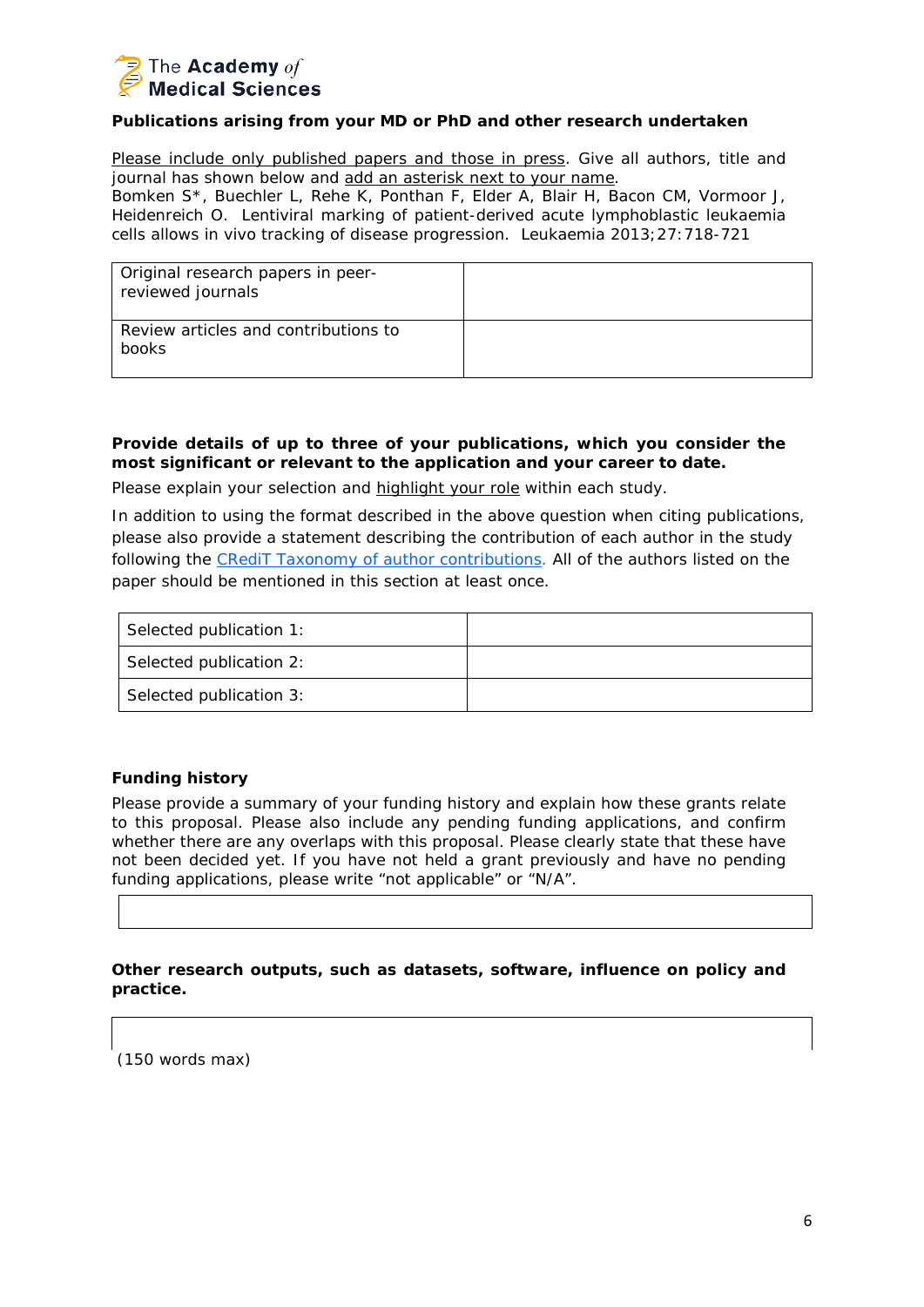

### *Clinicians in human or dental medicine only:*

| <b>GMC or GDC Registration</b>                                                                                                                                                                                                                                                              |  |
|---------------------------------------------------------------------------------------------------------------------------------------------------------------------------------------------------------------------------------------------------------------------------------------------|--|
| NTN/NTNA number                                                                                                                                                                                                                                                                             |  |
| Estimated CCT date *                                                                                                                                                                                                                                                                        |  |
| If the CCT date indicated above will<br>occur before your proposed starter grant end<br><b>date:</b> Please provide details of the plans that will be<br>put in place to ensure you are afforded sufficient<br>research time post-CCT to complete this grant.<br>$(150 \text{ words } max)$ |  |

*\* Note: this scheme is targeted at those commencing research early in their Clinical Lectureship, therefore:*

- You are not eligible to apply if you have already attained your CCT (unless you are a Clinical Lecturer in Primary Care).
- If part of your proposed project falls after your CCT date, or you have had your clinical lectureship extended, please describe the plans that will be put in place to ensure you are afforded sufficient research time post-CCT to complete this grant. Your academic supervisor and Head of department need to be in a position to support such statements if asked by the Academy.

### *Clinicians in veterinary medicine only:*

| <b>MRCVS Registration number</b>                                                                                                                            |  |
|-------------------------------------------------------------------------------------------------------------------------------------------------------------|--|
|                                                                                                                                                             |  |
| Protected research time                                                                                                                                     |  |
| Please provide details below of the plans<br>that will be put in place to ensure you are<br>afforded sufficient research time<br>to<br>complete this grant. |  |
| $(150$ words max)                                                                                                                                           |  |

## **Page 5: Research Proposal**

### **Proposal title**

Please give the full title of your project

### **Project duration**

*Note: The expectation is that applicants will conduct their research over the course of two years. However, the Panel may consider - if justified - a shorter duration, but no less than one year. The earliest possible project start date will be March of the following year (for rounds closing in September) and September of the same year (for rounds closing in March); e.g., if the round closes to applications in September 2021, the earliest start date is 1 March 2022. If the round closes in March 2022, the earliest start date is 1 September 2022.*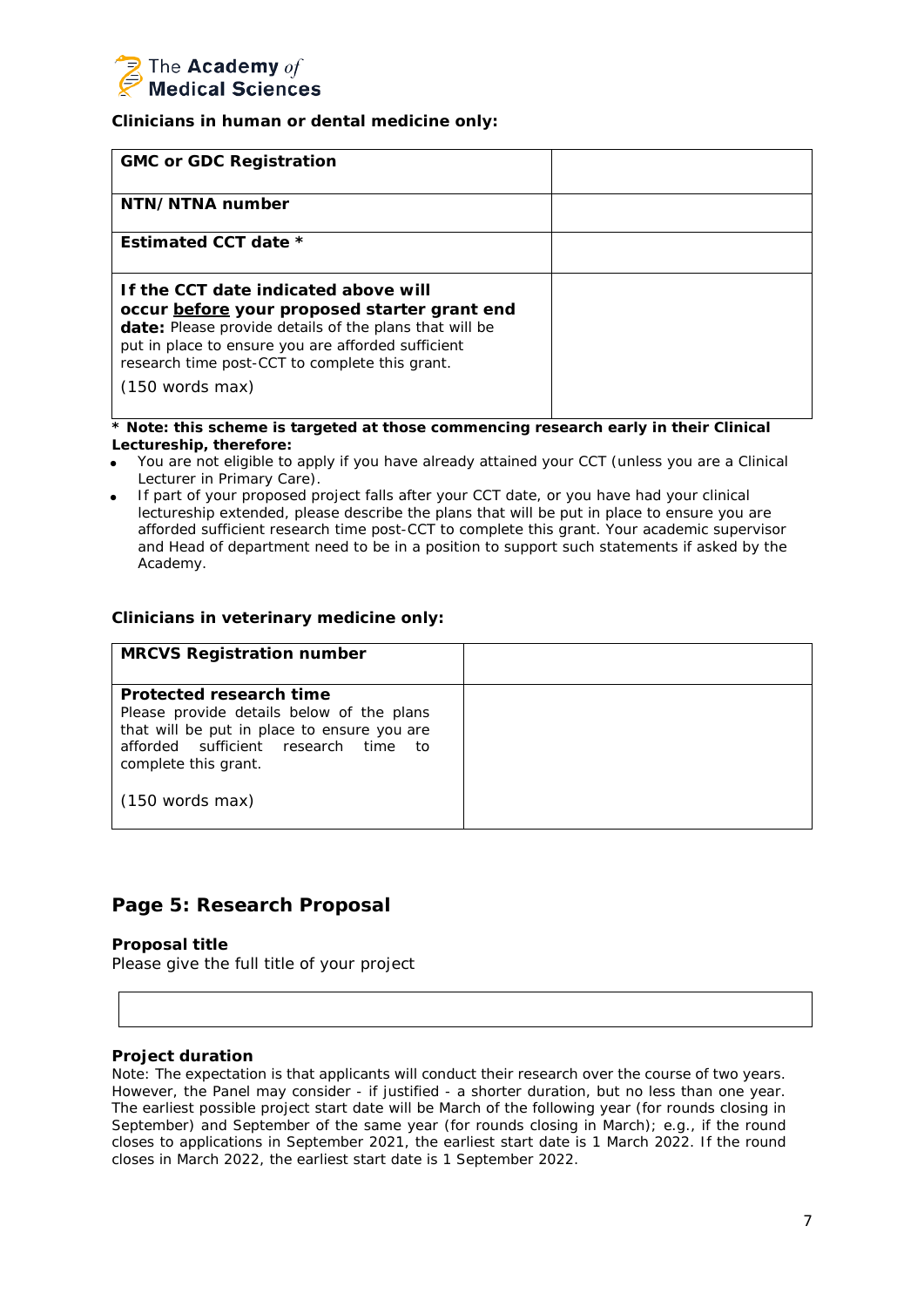

| Proposed project start date |  |
|-----------------------------|--|
| Proposed project end date   |  |

## **Scientific summary**

Please provide a scientific summary of your proposed project, suitable for an expert reader. This should be a summary of your research proposal, briefly outlining the background and summarising the aims and objectives of your project.

(250 words max)

#### **Lay summary**

Provide a lay summary of your proposal. This should be understood by a layperson. Explain why you have chosen to study this subject area and what it is about your proposal that you find particularly exciting, interesting or important. Please also explain the potential impact or wider benefits to society of your research.

(250 words max)

#### **Research proposal**

Your research proposal should provide a general description of the proposed research to be carried out. This should include, but is not limited to, the following:

- Clear specification of the context and research objectives of the proposed study
- Why the research is important
- A brief description of any background work undertaken so far (limit to around 1/3 of your response)
- Plan of investigation, including a description of the methodology and design
- An indication of the milestones and timescales

Please use numbers to refer to your references, which you can provide in the following question. If applicable, preliminary data, figures, and tables can be uploaded and attached to your proposal separately below.

(1000 words max)

### **References**

Please list any scientific references mentioned in your proposal.

| <b>Tables and figures</b>                                                                                                |                                       |               |        |
|--------------------------------------------------------------------------------------------------------------------------|---------------------------------------|---------------|--------|
| Please upload any tables or figures<br>to support your proposal. Be aware<br>you cannot upload images in TIFF<br>format. | Choose your file(s)                   |               |        |
|                                                                                                                          | or drag and drop files here to upload |               |        |
|                                                                                                                          | File name                             | Date uploaded | Action |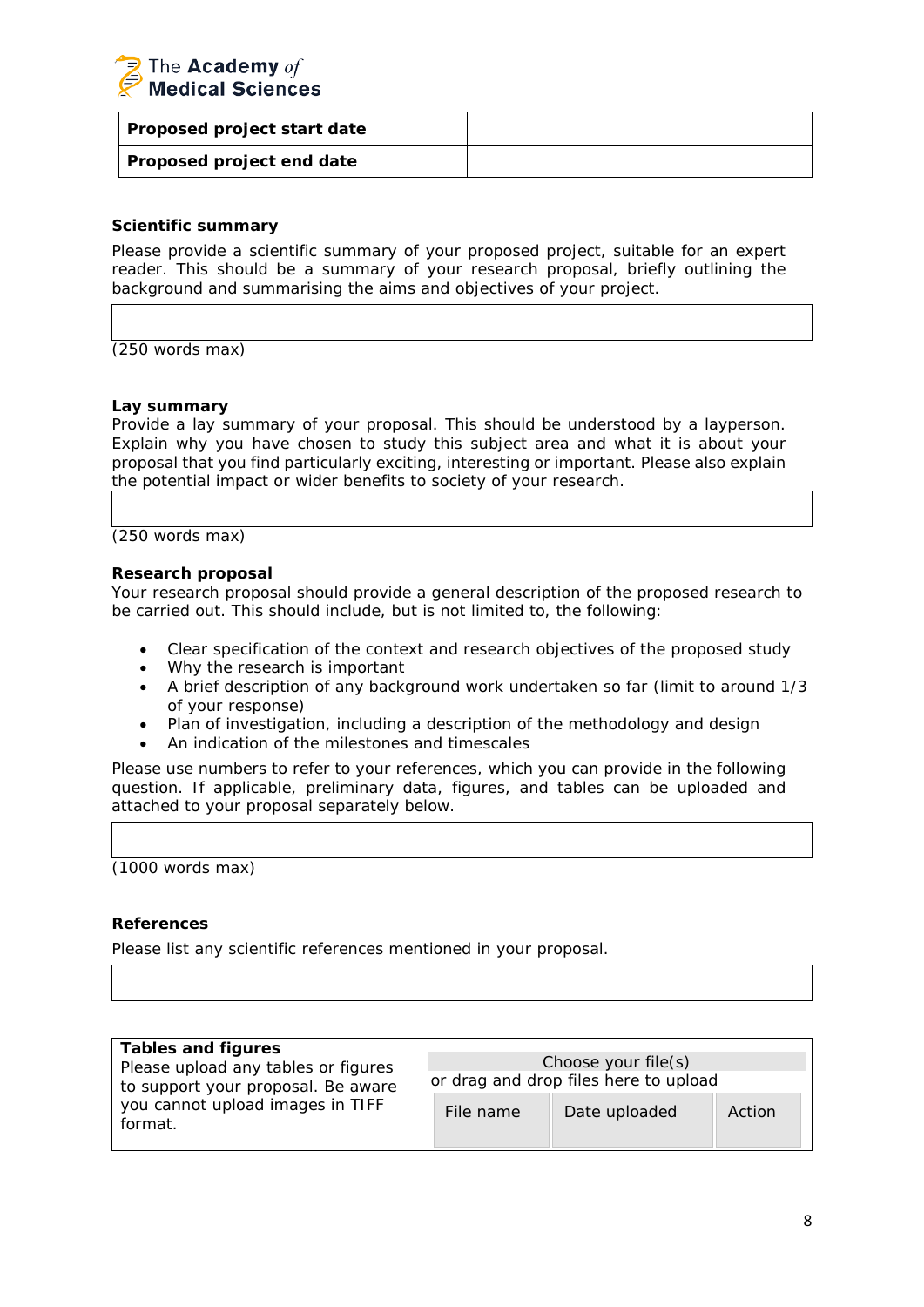

## **Reapplications**

| Is this your first application to this<br>scheme? Please note that only one<br>resubmission is permitted | Yes/No                            |
|----------------------------------------------------------------------------------------------------------|-----------------------------------|
| If 'No' - In which round did you submit<br>your first application?                                       | Select option from drop-down menu |
| Please detail how you have developed<br>the proposal since the previous<br>submission (500 words max)    |                                   |

## **Keywords**

Please give up to six keywords that might be helpful in classifying your research:

### **Reviewers**

Please suggest up to three potential reviewers for your application.

Reviewers should not be based at your current or previous institution(s), nor at those of your collaborator(s). Co-authors in previous publications should also be excluded. Your suggestions will be hidden from reviewers and Panel members. You will be asked to confirm that you have not collaborated or co-published with the indicated individuals Please note that although we will consider all nominated reviewers, it is not guaranteed that we will contact them for comments.

| <b>Name</b> | Institution |
|-------------|-------------|
|             |             |
|             |             |
|             |             |

## **What aspects of the research do you regard as innovative?**

(150 words max)

## **Research environment**

Describe the laboratory facilities and any technical support that will be available to you.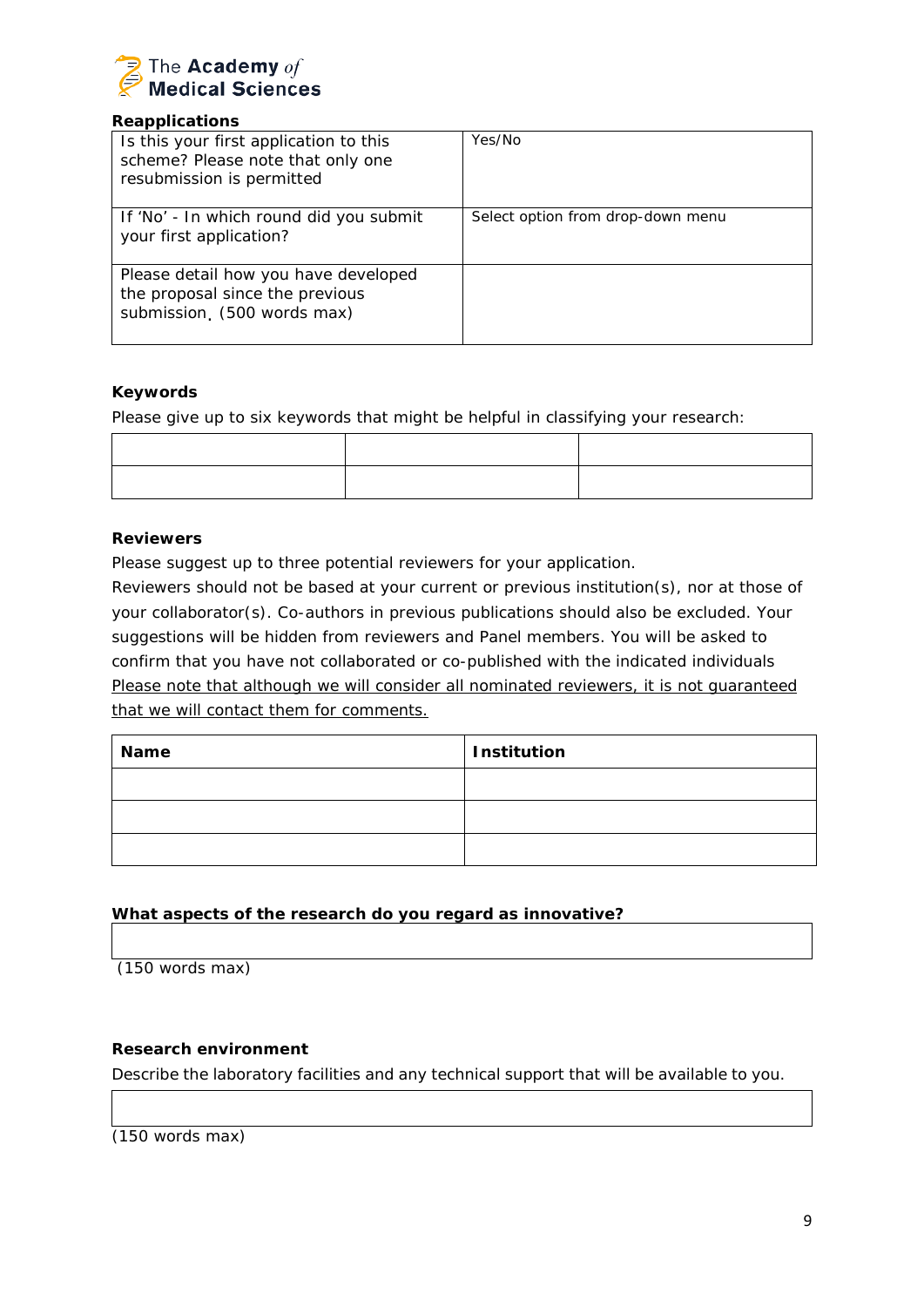

## **Collaborations**

Describe any collaborations that are involved in this project. Please list all collaborators, their affiliations and their role(s).

(250 words max)

## **Importance of Starter Grant to you**

How would this grant strengthen your longer-term research aims/plans? What are your plans for future/continued funding?

(150 words max)

## **Page 6: Animal Use**

## **Use of Animals**

It is important for us to know if any animals will be used in your research project and, if so, that you comply with the [Academy's](https://acmedsci.ac.uk/policy/major-policy-strands/using-animals-in-research/statement-on-the-use-of-animals-in-research) Policy and Position on the use of animals in research. The Academy is committed to being open about when, how and why animals are used in the projects we fund. In addition, we aim to ensure that every effort is made to replace, refine and reduce animals in research. For more information, please see [www.nc3rs.org.uk](http://www.nc3rs.org.uk/)

Applicants proposing to use animals in their research must ensure that the use of animals falls within the regulations stipulated in the UK Animals (Scientific Procedures Act) 1986 and subsequent amendments. Welfare standards consistent with the principles of UK legislation must be applied and maintained, wherever the work is conducted.

If your proposed research involves animal experiments, we encourage you to consult the NC3Rs [Experimental](https://eda.nc3rs.org.uk/) Design Assistant (EDA) to help you design your study. This complements the ARRIVE [guidelines](https://www.nc3rs.org.uk/arrive-guidelines) (Animal Research: Reporting of In Vivo Experiments) for reporting animal research. Our awardees are required to follow these guidelines when conducting research using animals to improve the design, analysis and reporting of animal research, maximising information published and minimising unnecessary studies. Further useful guidelines and practical information in the use of animals can also be obtained from the 3Rs [resources](https://www.nc3rs.org.uk/3rs-resources) library.

This section gives applicants the opportunity to explain the use of animals involved in their project proposals and measures in place to ensure openness about their use. Where non-human primates, cats, dogs or equines are used, anonymised information will be sent to the NC3Rs for review.

| Does your proposal involve the use of | Yes/No |
|---------------------------------------|--------|
| animals or animal tissue?             |        |

If 'Yes':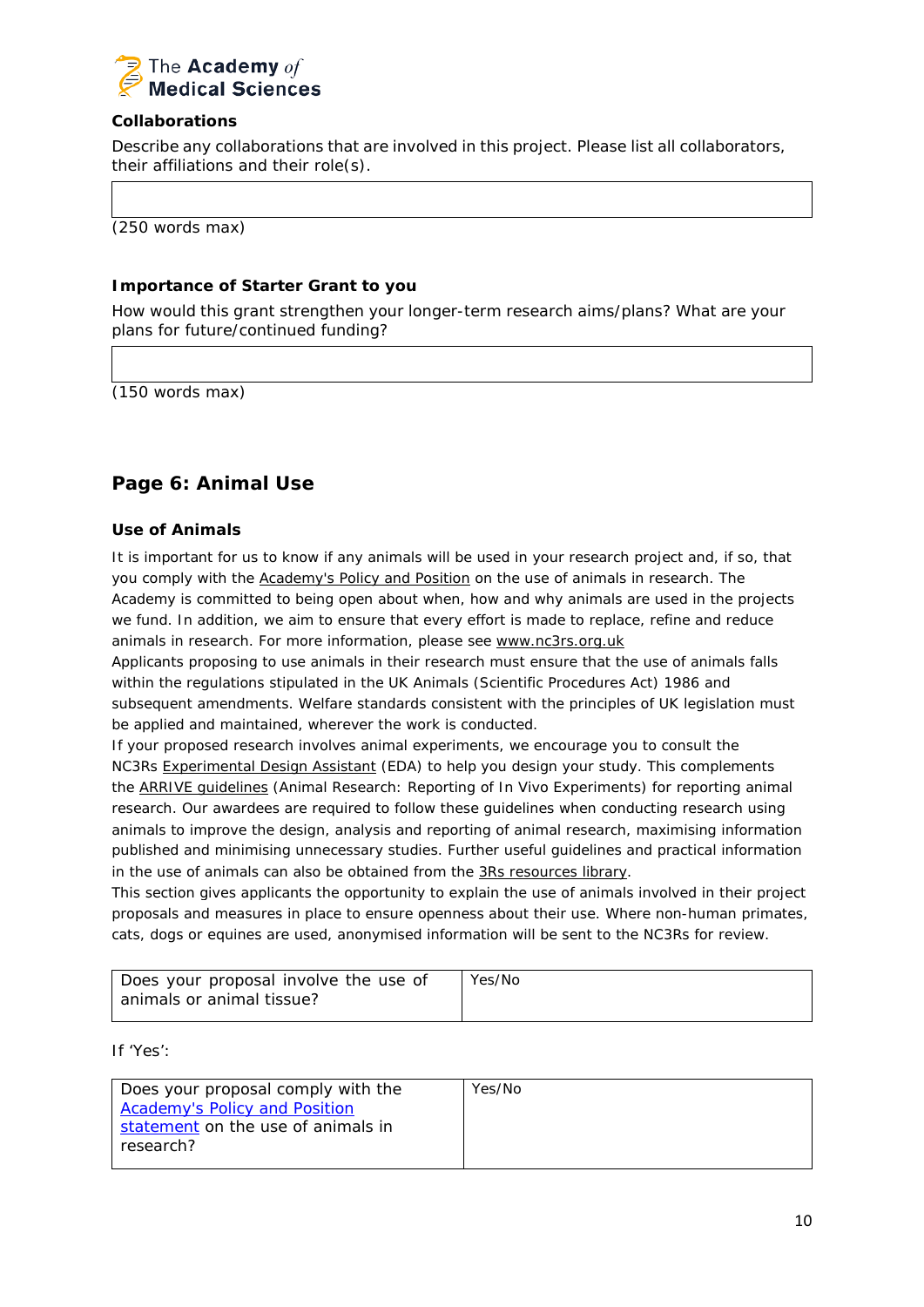| Does your proposal include procedures<br>to be carried out on animals in the UK<br>under the Animals (Scientific<br>Procedures) Act?                                                     | Yes/No                                                                                                                                        |
|------------------------------------------------------------------------------------------------------------------------------------------------------------------------------------------|-----------------------------------------------------------------------------------------------------------------------------------------------|
| Does your proposal involve the use of<br>animals or animal tissues outside of<br>the UK?                                                                                                 | Yes/No                                                                                                                                        |
| If 'Yes' - Will the proposed<br>experiments be performed to<br>standards in accordance with<br>the principles of UK legislation?                                                         | Yes/No                                                                                                                                        |
| Furthermore, will the housing<br>and care of animals be in<br>accordance with the principles<br>of UK legislation?                                                                       | Yes/No                                                                                                                                        |
| Are the appropriate national<br>and institutional approvals in<br>place? Please provide details.<br>(200 words max)                                                                      |                                                                                                                                               |
| Please select the species to be<br>used overseas from the species<br>below                                                                                                               | Choose from: Cattle, Goat, Pig,<br>Rabbit,<br>Rodent, Sheep, Xenopus, Other<br>Subsequent questions will vary depending<br>on option selected |
| Have the following necessary<br>approvals been given by the Home<br>Office (in relation to personal, project<br>and established licenses) and Animal<br>Welfare and Ethical Review Body? | Yes/No/Not required                                                                                                                           |
| If your project involves the use of<br>animals, what would be the severity of<br>the procedures?                                                                                         | Choose from: Mild, Moderate, Severe,                                                                                                          |
| Please provide details of any moderate<br>or severe procedures. (300 words<br>max)                                                                                                       |                                                                                                                                               |
| Why is animal use necessary; are<br>there any other possible approaches?<br>(300 words max)                                                                                              |                                                                                                                                               |
| Please provide details of the animal<br>species to be used.                                                                                                                              |                                                                                                                                               |
| Please provide details of the number(s)<br>of animals to be used.                                                                                                                        |                                                                                                                                               |
| Why is the species/model to be used the<br>most appropriate? (300 words max)                                                                                                             |                                                                                                                                               |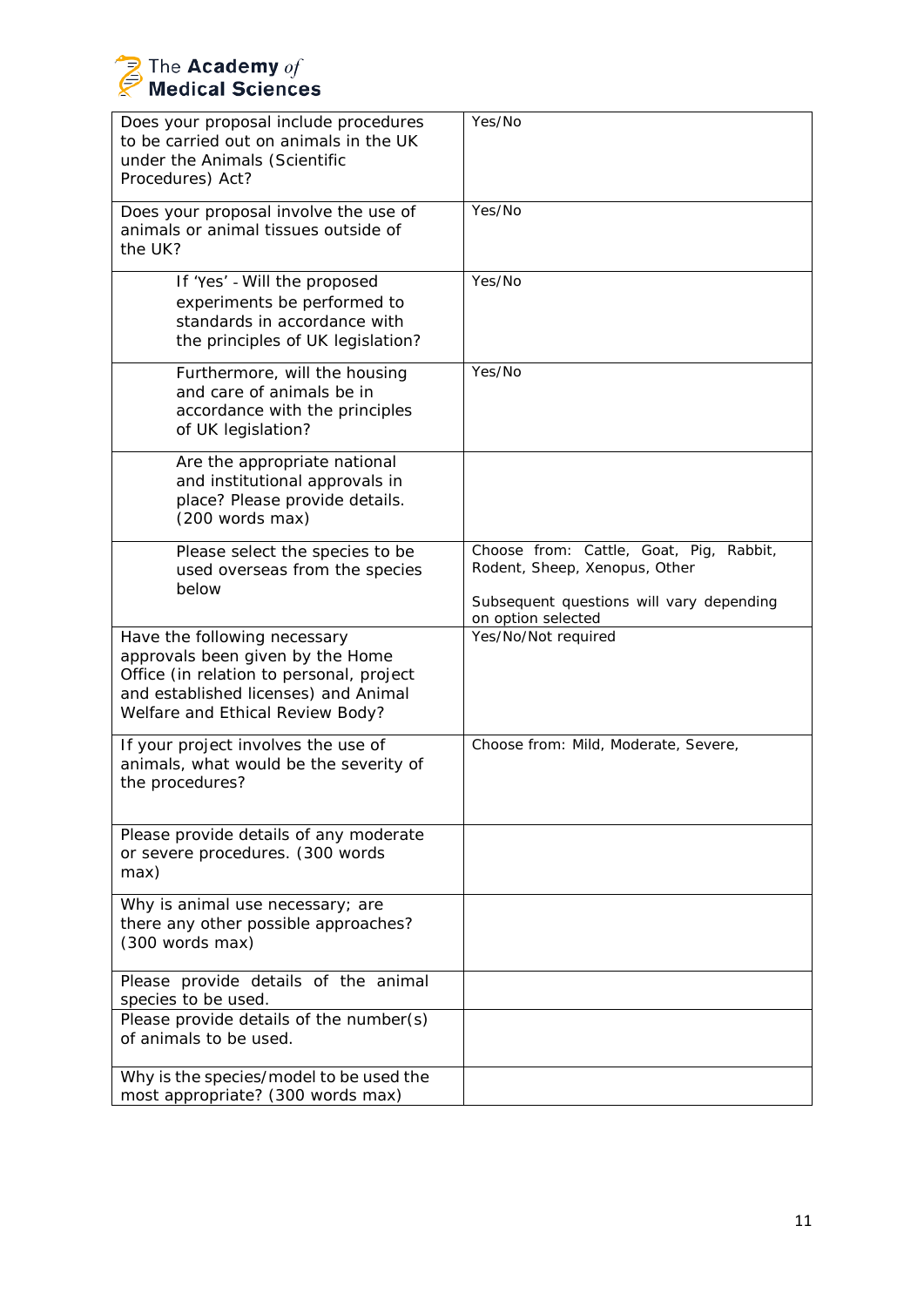

## **Experimental Design**

Please describe the experimental design, including any plans to reduce bias such as blinding or randomisation if appropriate.

A justification of the proposed sample size must be given along with details of the planned statistical analyses. Power calculations must be included in this section if appropriate. We would recommend that you consider use of the NC3Rs [Experimental](https://www.nc3rs.org.uk/experimental-design-assistant-eda) Design [Assistant](https://www.nc3rs.org.uk/experimental-design-assistant-eda) when developing your proposal.

(500 words max)

### **Experimental Design Report**

(Optional) Please upload your Experimental Design Assistant (EDA) report in support of your proposal.

#### **Do your experiments involve the use of non-human primates?**

Yes/No

#### **Do your experiments involve the use of cats, dogs and/or equines?**

Yes/No

#### **Do your experiments involve the use of wild animals?**

Yes/No

*Note: your answer to the questions above will modify the questions you are asked to answer regarding your research; please ensure that you have answered it correctly before proceeding. If you select any of the above animal types, please be aware that your form will be reviewed by the NC3Rs.*

#### **If your proposed research uses non-human primates, you must also answer the following:**

| Do the facilities and practices and the proposed<br>research comply with the principles set out in the<br>NC3Rs Guidelines 'Primate accommodation, care and<br>use'? | Yes/No |
|----------------------------------------------------------------------------------------------------------------------------------------------------------------------|--------|
| Please explain why and why not (300 words max)                                                                                                                       |        |
| From where will the non-human primates be<br>sourced? Name the supplier and give their location.<br>$(300 \text{ words } max)$                                       |        |
| Will it be necessary to transport the non-human<br>primates (i.e. from breeding facilities and within the<br>research establishment)?                                | Yes/No |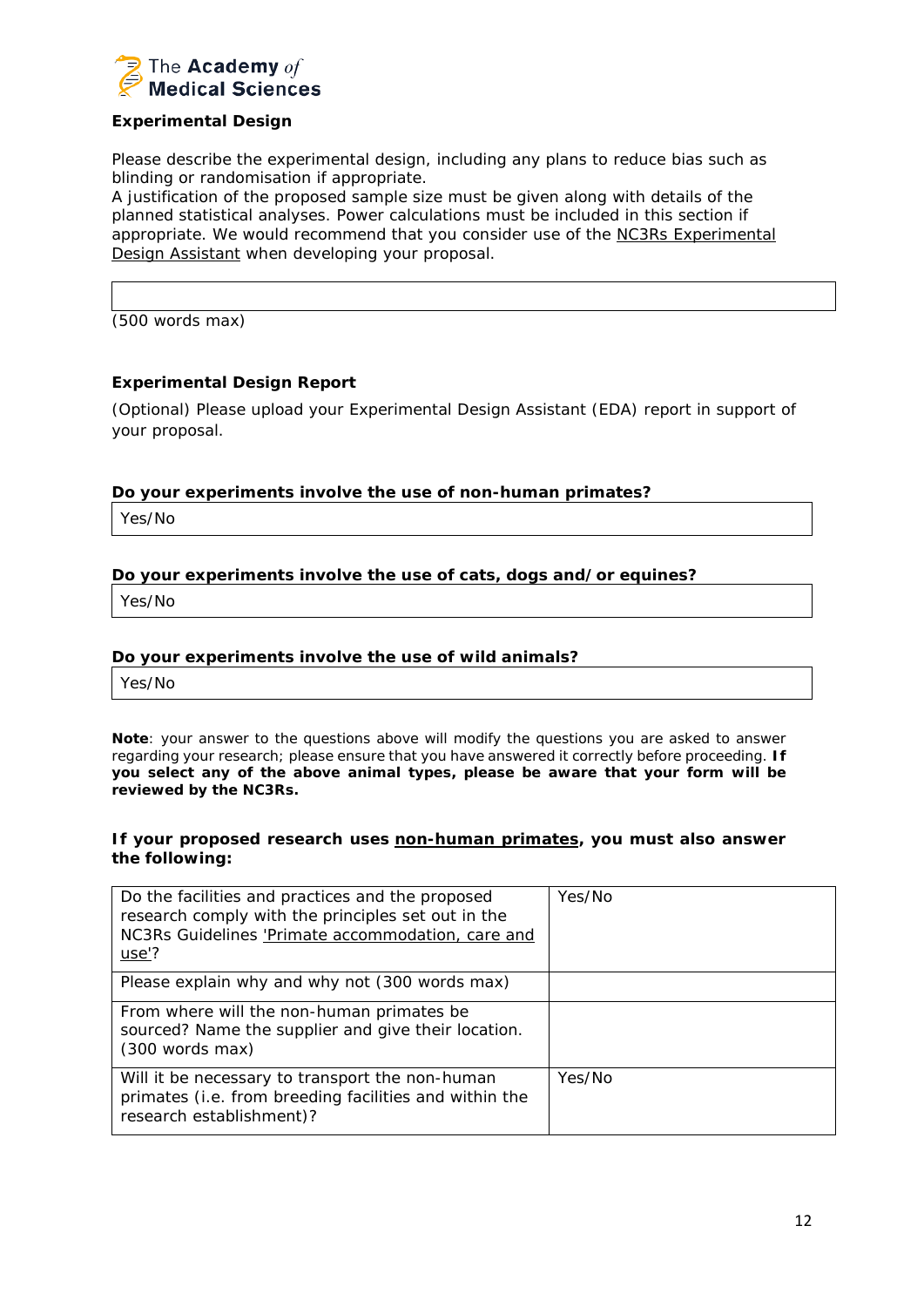| Please indicate approximate journey times and the<br>measures that will be taken to minimise the potential<br>stress during transport. (300 words max)                                                                  |        |
|-------------------------------------------------------------------------------------------------------------------------------------------------------------------------------------------------------------------------|--------|
| Please provide details of the housing of the animals,<br>e.g. enclosure size, space allocation per animal, and<br>the environmental enrichment provided. (300 words<br>max)                                             |        |
| Will single housing of the non-human primates be<br>necessary at any time?                                                                                                                                              | Yes/No |
| Please provide details in terms of the justification for<br>single housing, its duration, and what additional<br>resources will be provided to the animals to minimise<br>the impact on animal welfare. (300 words max) |        |
| Describe the experimental procedures involved and<br>how any pain, suffering or distress and/or lasting<br>harm will be minimised. (300 words max)                                                                      |        |
| Have the procedures been recently reviewed by the<br>Named Veterinary Surgeon (NVS), Named Animal<br>Care and Welfare Officer (NACWO) and Animal<br>Welfare and Ethical Review Body (AWERB)?                            | Yes/No |
| Will any of the experimental procedures involve food<br>and/or water control?                                                                                                                                           | Yes/No |
| justify why this is necessary and outline what<br>alternatives have been considered. (300 words max)                                                                                                                    |        |
| Will the <b>NC3Rs</b> recommendations on refining<br>food/fluid control be met?                                                                                                                                         | Yes/No |
| Please explain where not and why (300 words max)                                                                                                                                                                        |        |
| Will any of the experimental procedures involve<br>restraint?                                                                                                                                                           | Yes/No |
| What alternatives have been considered? (300 words<br>max)                                                                                                                                                              |        |
| Describe the nature of the restraint, its duration and<br>frequency, and what will be done to avoid distress.<br>(300 words max)                                                                                        |        |
| What prior experience and training in non-human<br>primate use, care and welfare do staff members<br>named in the application have? (300 words max)                                                                     |        |
| What provision is made for continuing professional<br>development in these areas? (300 words max)                                                                                                                       |        |
| Will any of the staff involved require specific training<br>for any of the procedures concerned?                                                                                                                        | Yes/No |
| Please provide details of the training needed and<br>where it will be undertaken. (300 words max)                                                                                                                       |        |
| Do you envisage any advances arising from the<br>research that might lead to replacement, refinement<br>or reduction of the use of non-human primates?                                                                  | Yes/No |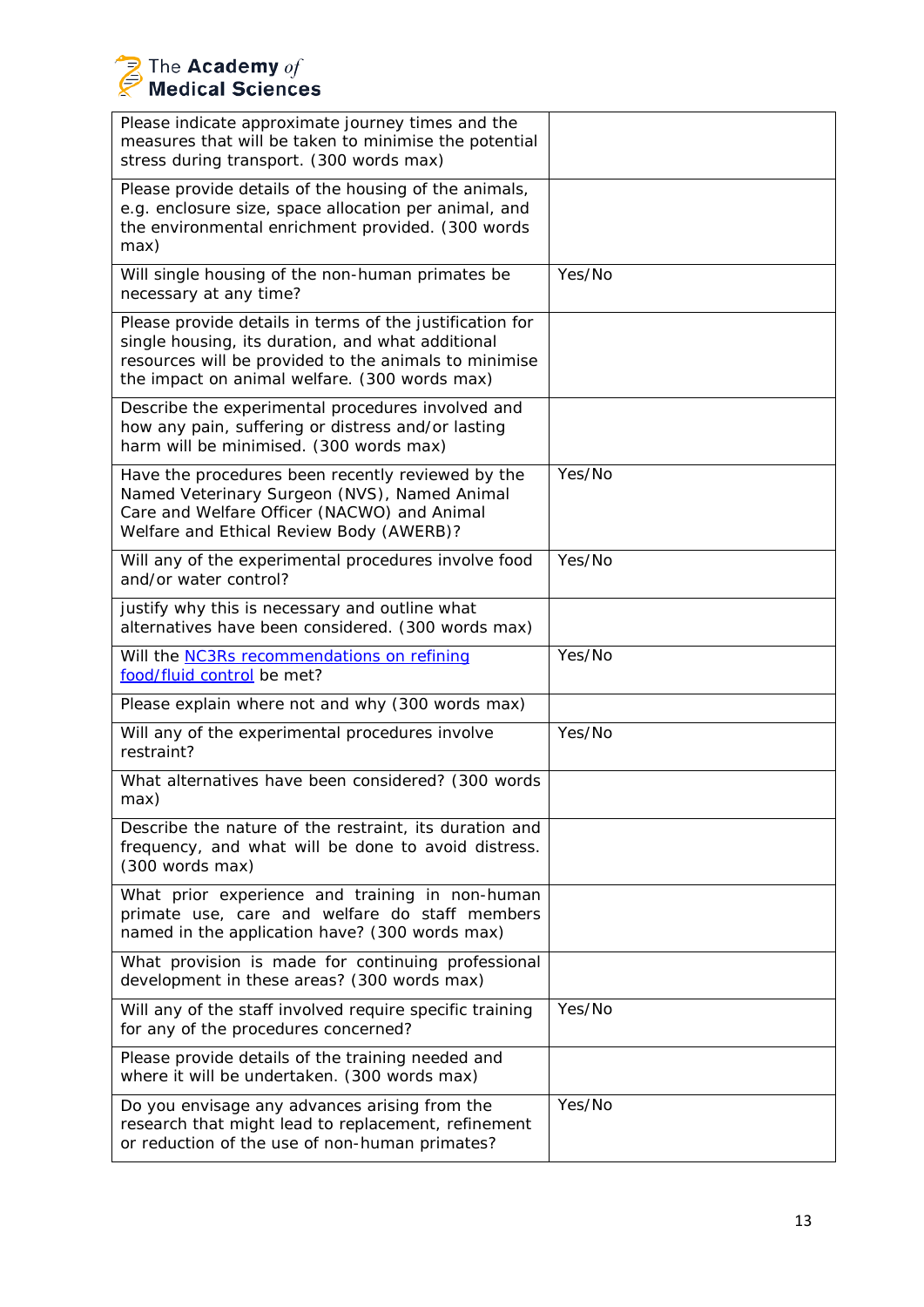What might they be, and how do you propose to disseminate such findings? (300 words max)

## **If your proposed research uses cats, dogs, pigs and/or equines, you must also answer the following:**

| From where will the animals be sourced? Name the<br>supplier and give their location. (300 words max)                                                                                                                       |        |
|-----------------------------------------------------------------------------------------------------------------------------------------------------------------------------------------------------------------------------|--------|
| Will it be necessary to transport the animals?                                                                                                                                                                              | Yes/No |
| Please indicate approximate journey times and the<br>measure that will be taken to minimise the potential<br>stress during transport. (300 words max)                                                                       |        |
| Where animals are to be imported, what journey<br>times have been agreed with the Home Office? (300<br>words max)                                                                                                           |        |
| Describe the conditions for the animals at the<br>breeding establishment and how the potential stress<br>during transport will be minimised. (300 words max)                                                                |        |
| Please provide details of the housing for the animals,<br>e.g. enclosure size, stocking density, environmental<br>enrichment, access to exercise areas/pasture for<br>grazing (equines). (300 words max)                    |        |
| Will single housing of the animals be necessary at<br>any time?                                                                                                                                                             | Yes/No |
| Please provide details in terms of the justification for<br>single housing, its duration, and what additional<br>resources will be provided to the animals to minimise<br>the impact of the single housing. (300 words max) |        |
| Describe the experimental procedures involved and<br>how any pain, suffering, distress and/or lasting harm<br>will be minimised. (300 words max)                                                                            |        |
| Have the procedures been recently reviewed by the<br>Named Veterinary Surgeon (NVS), Named Animal<br>Care and Welfare Officer (NACWO) and Animal<br>Welfare and Ethical Review Body (AWERB)? (300<br>words max)             |        |
| Will any of the experimental procedures involve<br>restraint?                                                                                                                                                               | Yes/No |
| What alternatives have been considered? (300 words<br>max)                                                                                                                                                                  |        |
| Describe the nature of the restraint, its duration and<br>frequency, and what will be done to avoid<br>distress? (300 words max)                                                                                            |        |
| What prior experience and training in animal use,<br>care and welfare do staff members named in the<br>application have? (300 words max)                                                                                    |        |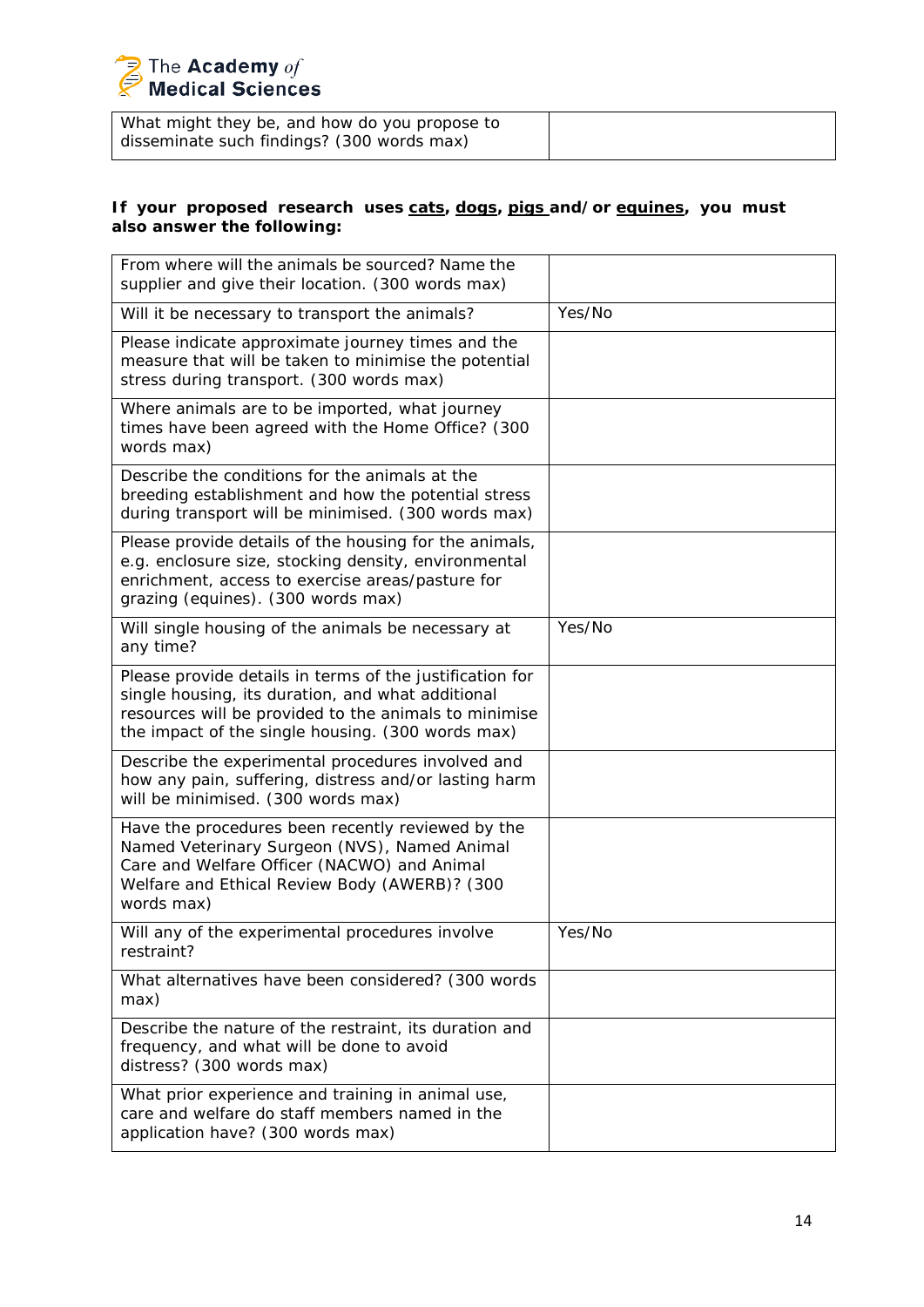

| What provision is made for continuing professional<br>development in these areas? (300 words max)                                           |        |
|---------------------------------------------------------------------------------------------------------------------------------------------|--------|
| Will any of the staff involved require specific training<br>for any of the procedures concerned?                                            | Yes/No |
| Please provide details of the training needed and<br>where it will be undertaken. (300 words max)                                           |        |
| Do you envisage any advances arising from the<br>research that might lead to replacement, refinement<br>or reduction of the use of animals? | Yes/No |
| What might these be, and how do you propose to<br>disseminate such findings? (300 words max)                                                |        |

### **If your proposed research uses wild animals, you must also answer the following:**

| Please provide details regarding the capture of usage  |  |
|--------------------------------------------------------|--|
| of the wild animals. For example, how will the         |  |
| animals be trapped, and will a veterinarian be         |  |
| present for the duration of the trapping period? (300) |  |
| words max)                                             |  |
|                                                        |  |

## **Page 7: Human tissues or subjects**

#### **Use of Human Tissue or Subjects**

If your proposal features the use of human tissues or subjects, on this page you will need to confirm that the study has been approved and enclose details of the approval.

Research involving human participants is governed by principles outlined in the Declaration of Helsinki, the Nuremberg Code, and the Council for International Organizations of Medical Sciences (CIOMS), all of which set out requirements with regard to the rights and safety of research participants and standards for research design and conduct.

The Academy requires researchers to have the relevant regulatory and ethical approvals in place before the relevant research begins, although you may apply for funding before this. In the event of an award being made, commencement of any research involving human participants will be subject to these approvals being in place and sent to the Academy.

| Does your study involve the use of<br>human tissue or subjects?                                                                     | Yes/No |
|-------------------------------------------------------------------------------------------------------------------------------------|--------|
| If 'Yes' - Have you been granted<br>approval for your proposed study?                                                               | Yes/No |
| If 'Yes' - Please give details of the<br>approval. (150 words max)                                                                  |        |
| If 'No' - Please give details on when you<br>expect to obtain approval and any<br>impacts on the work proposed<br>$(150$ words max) |        |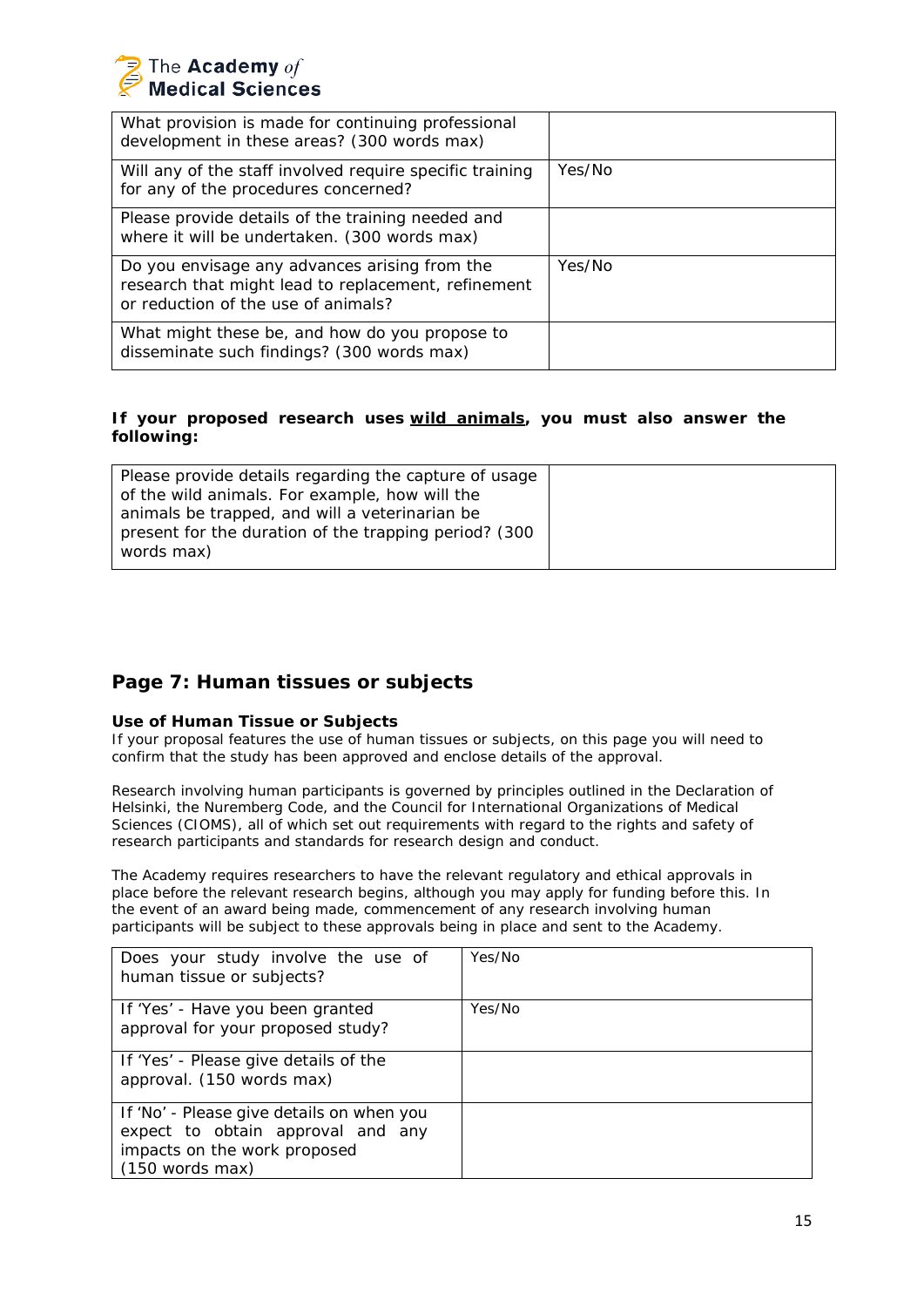

## **Page 8: Data management and sharing**

| Will the proposed research generate<br>data outputs that hold significant value<br>as a resource for the wider research<br>community? | Yes/No |
|---------------------------------------------------------------------------------------------------------------------------------------|--------|
| Data Management and Sharing plan.<br>Please refer to the guidance notes<br>appended. (300 words max)                                  |        |

## **Page 9: Your budget request**

#### **Budget**

Note: The Starter Grants Scheme is only able to provide a *maximum £30,000 grant* over two years. The *minimum available is £15,000*.

Funds can be used for direct research running costs, including but not limited to laboratory consumables, equipment, animal costs, access to data sets, essential software and licences, and technical support. The grant cannot cover your personal salary costs or provide funding for research assistants, PhD students or post-doctoral staff. Funds can, however, be used to contribute towards necessary technical support that is already available at the host institution. Please provide clear details within the budget table for each item, using the 'Edit Item' button to name the item requested. It is important that each item is clearly named. You can remove any budget items that are not required using the 'Remove Item' button.

| <b>Budget Heading</b>     | Cost | Year 1 | Year <sub>2</sub>                                              | <b>Total</b> |
|---------------------------|------|--------|----------------------------------------------------------------|--------------|
| Materials/<br>consumables |      |        |                                                                | 0.00         |
| Equipment                 |      |        |                                                                | 0.00         |
| Animals                   |      |        |                                                                | 0.00         |
| <b>Technical support</b>  |      |        |                                                                | 0.00         |
| <b>Grand total</b>        |      |        | Year 1 total cost: £0.00 Year 2 total cost: £0.00 Total: £0.00 |              |

**Justify any high cost budgetary items and any technical support requested.** *Please note that the grant cannot cover the applicant's personal salary costs or provide funding for research assistants, PhD students or postdoctoral staff.*

(300 words max)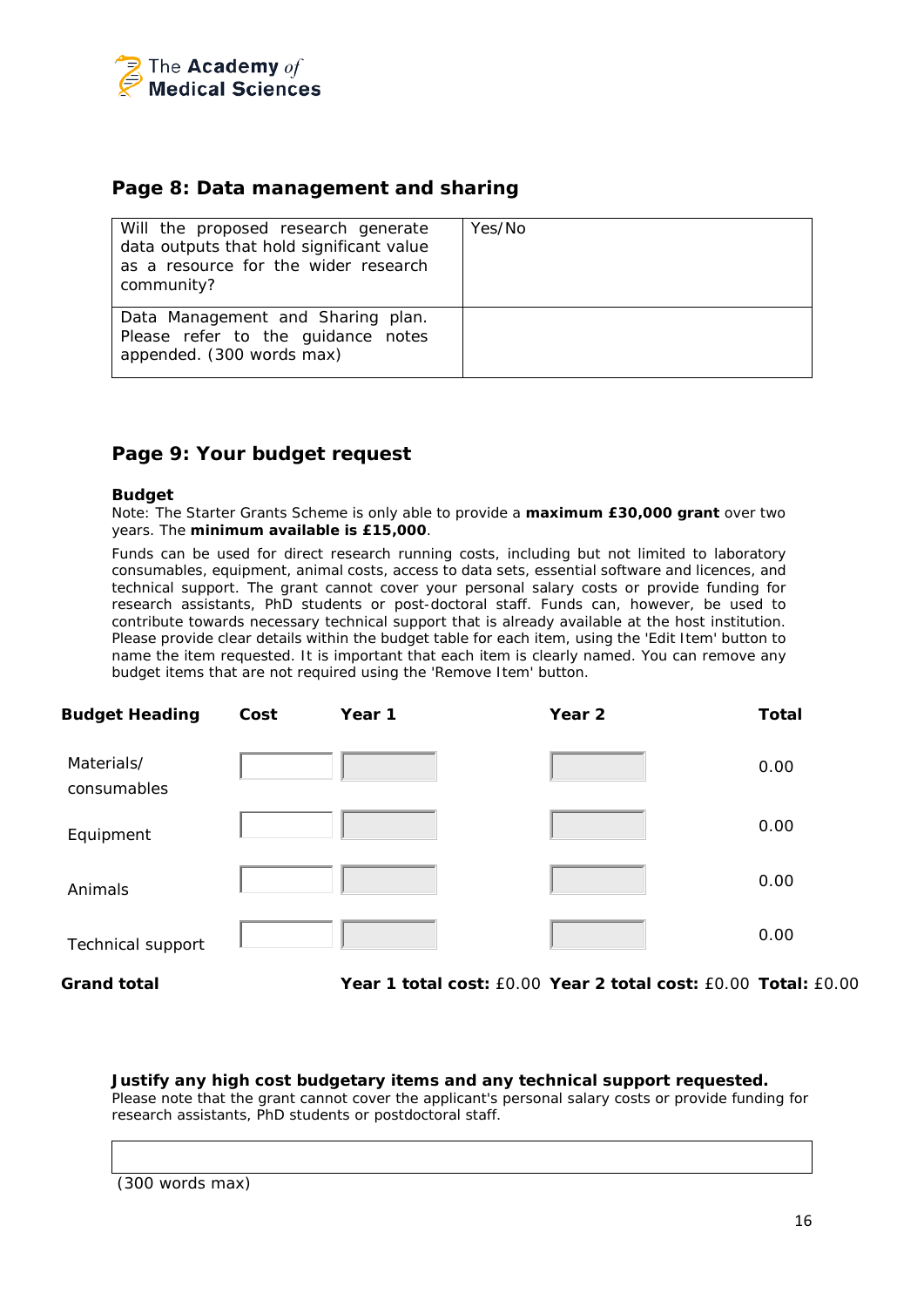

## **Page 10: Monitoring and marketing feedback**

### **Monitoring information**

The Academy of Medical Sciences accepts its responsibilities to reflect the communities in which it works. We are therefore committed to a policy of Equal Opportunities and applications are welcome regardless of gender, marital status, sexual orientation, age, disability, ethnic origin, or religious belief. We request this information to monitor the Academy's activities with respect to the beneficiaries of proposals and awards, and the gender, ethnic origin and disability status of applicants. It is not used in the application review process: **it is not provided to Panel members or reviewers**. (By providing this information, you are agreeing to us holding this information, under current data protection legislation, and will be helping us to monitor our practice).

| Age                                                                                              | Select option from drop-down menu                 |
|--------------------------------------------------------------------------------------------------|---------------------------------------------------|
| Gender                                                                                           | Select option from drop-down menu                 |
| Is your gender identity the same as the<br>sex you were assigned at birth?                       | Choose from: Yes, No, Prefer not to<br>say, Other |
| What best describes your<br>sexual<br>orientation?                                               | Select option from drop-down menu                 |
| If you have indicated 'prefer to self-<br>describe' in the previous question,<br>please specify: |                                                   |
| Ethnic group                                                                                     | Select option from drop-down menu                 |
| If you have indicated 'other' in the<br>above question, please specify:                          |                                                   |
| Nationality                                                                                      |                                                   |
| Do you regard yourself as having a<br>disability or health condition?                            | Choose from: Yes, No, Prefer not to say           |

### **Marketing feedback information**

We are requesting this information to help us monitor the effectiveness of our marketing activities. This information is not used in the application review process.

| How did you first hear about the                            | Choose from: eFlyer, Academy       |
|-------------------------------------------------------------|------------------------------------|
| <b>Starter Grants for Clinical Lecturers</b>                | newsletter, Event, Website, Social |
| scheme?                                                     | media, Word of mouth, Other        |
| Where do you normally find out about<br>grant scheme calls? |                                    |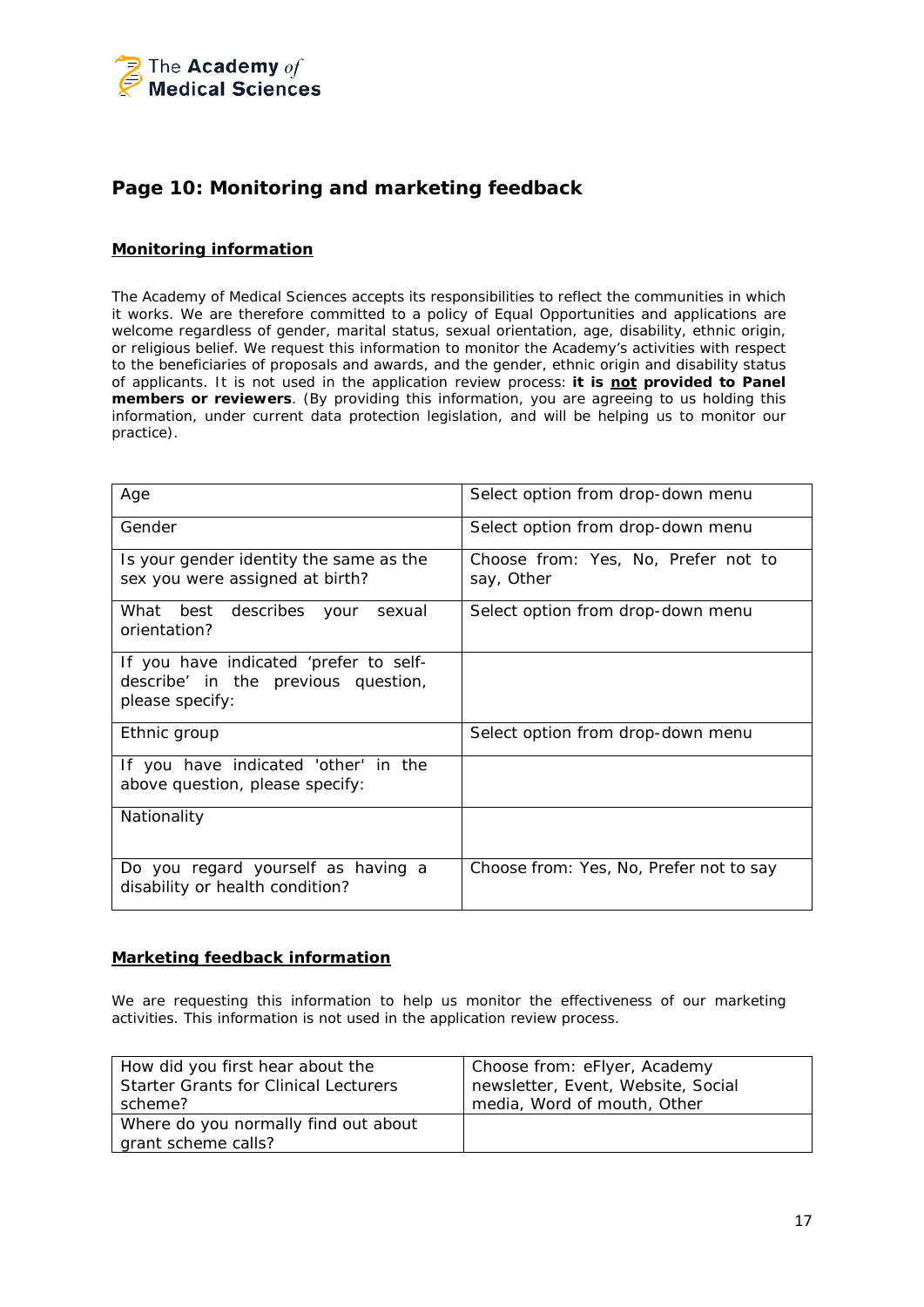

| Would you like to receive the<br>Academy's bi-monthly email<br>newsletter?                                                                                              | Choose from: Yes, No |
|-------------------------------------------------------------------------------------------------------------------------------------------------------------------------|----------------------|
| Our career development newsletter<br>advertises upcoming events, funding calls<br>and other opportunities for those<br>interested in biomedical and health<br>research. |                      |

# **Page 11 - Applicant declaration**

Please read the data protection statement, explicit consent and the undertakings on this page carefully and ensure that you fully understand the obligations you are making before signing the declaration.

For a detailed summary of the purposes for which we use your personal information, the legal bases on which we rely, your rights in relation to your personal information, who we share your personal information with and details about transfers of your personal information outside of the UK, please see our grants privacy notice which can be found at [https://acmedsci.ac.uk/privacy-policy.](https://protect-eu.mimecast.com/s/YnWNCWn2gIZAxRGTr931E?domain=acmedsci.ac.uk)

# **Pages 12-15 - Other declarations**

Your **Clinical Supervisor**, **Academic Supervisor, Head of Department** and **Finance Officer** will need to approve your application by signing the declaration on this page. **You will not be able to submit your application without their approval**.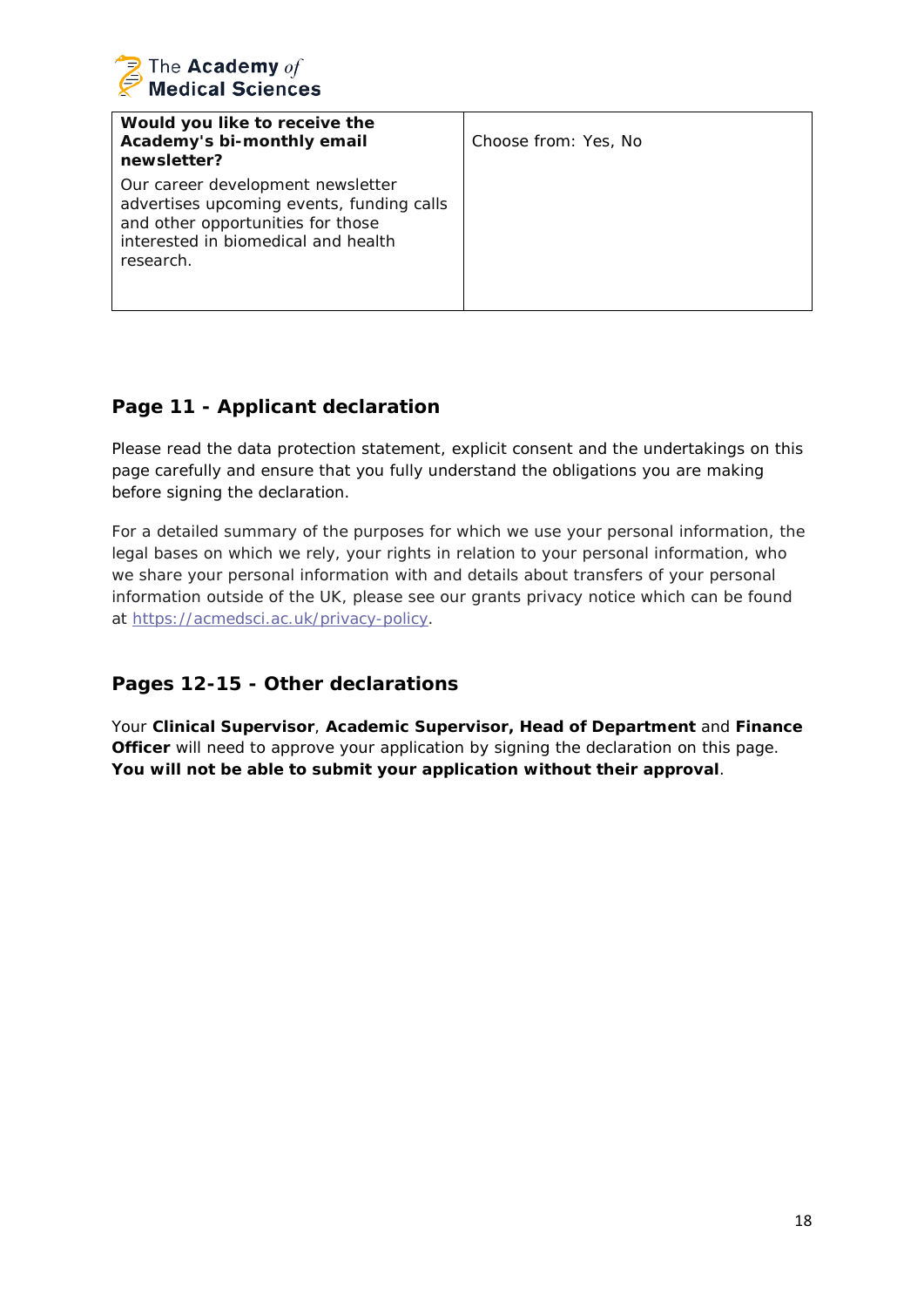

## Starter Grants for Clinical Lecturers – Further guidance notes

This document guides you through completing the online application form for the Starter Grants for Clinical Lecturers funding programme. Some notes on completing the form are also integrated into the form itself. The guidance notes below are supplementary to those.

## **Electronic signatures**

Before submitting your application, you need to have four accompanying declarations confirming the validity of the application. These declarations will be from your Head of Department, Clinical Supervisor, Academic Supervisor and Finance Officer. To invite someone, simply locate the relevant position within the 'Declarations' table and click 'Invite'.

## **Word limits**

Please note that the answers for certain questions have a maximum word limit. If text exceeding this length is pasted into the space provided, the text will be truncated accordingly.

## **Page 1 - Contact information**

On this page you will be asked to provide contact details for yourself and your host institution. Additionally, you will need to provide an ORCID ID number and the details of your AMS mentor, if you have one.

### **ORCID ID Number**

We ask you to provide your ORCID ID (Open Researcher and Contributor identifier; http://orcid.org/). ORCID is an open, non-profit effort to create and maintain a registry of unique researcher identifiers and a transparent method of linking research activities and outputs to these identifiers. The ORCID registry is available free of charge to researchers who, after obtaining an ORCID ID, may use it to manage their record of activities and search for other researchers in the registry. The Academy recognises the benefits of this effort and requires that applicants obtain an ORCID ID.

### **AMS Mentoring Programme**

If you have an AMS mentor, please provide their name and institution. This information is for AMS Office use only (it will be used to identify conflicts of interest during peer review); your answer will be kept confidential and will not be considered at any stage of the assessment process.

## **Page 2 - Supervisors' contact details**

In this section you will be asked to provide the contact details of your Academic and Clinical Supervisors.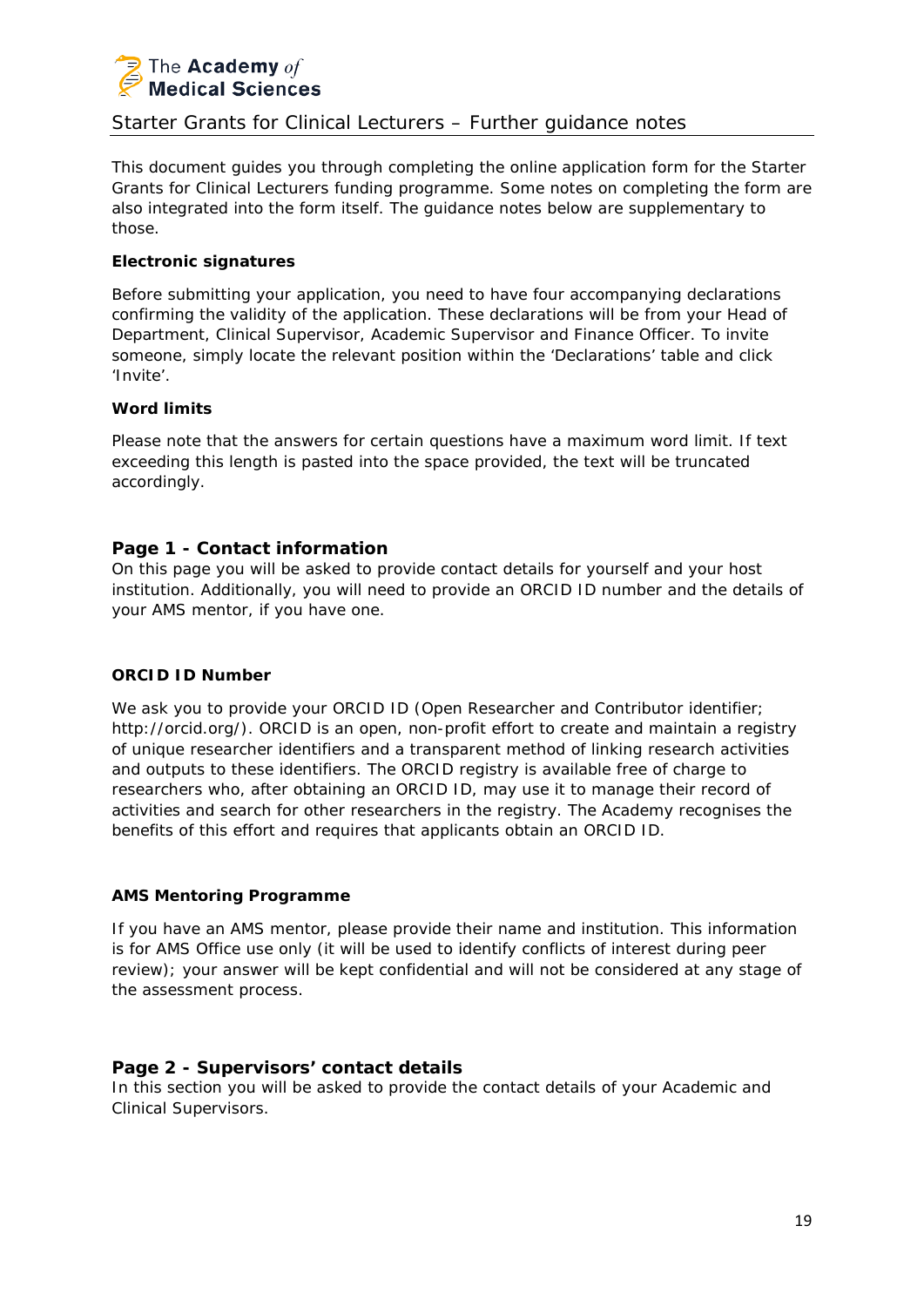

## **Page 3 - Current position**

In this section you will be asked to specify your clinical discipline and specialty, as well as to describe your current job role. Please note that the form questions will differ according to your clinical discipline, i.e. depending on your choice of clinical discipline in the first question, some questions will be different for clinicians in human/dental medicine and clinicians in veterinary medicine.

Please read carefully the eligibility criteria below. We would encourage you to get in contact with the Office at [clinicallecturers@acmedsci.ac.uk](mailto:clinicallecturers@acmedsci.ac.uk) if you would like to discuss your eligibility to the scheme.

## *If you are a clinician in human or dental medicine:*

You must be a clinical lecturer (research-active) to be eligible for a starter grant. Senior clinical lecturers are ineligible as this scheme is targeted at early-career researchers.

*If you are a clinician in veterinary medicine:* 

You must be either:

1. A research-active Veterinary Specialist in Training (Resident/Senior Clinical Training Scholar) within an approved Specialist Training Programme with secured and protected research time throughout the proposed project.

Or:

2. A research-active Veterinary Clinician or Veterinary Pathologist with Veterinary Specialist Board qualification or eligibility and within the 3 year (probationary) period of your first University appointment and with secured and protected research time throughout the proposed project. If your position is that of a Senior Lecturer but you are still within the three year probationary period then you are still eligible for this scheme.

For veterinary applicants - please note we are currently reviewing our eligibility criteria for veterinary applicants. We would encourage you to get in contact with the Office at clinicallecturers@acmedsci.ac.uk if you would like to discuss your eligibility to the scheme.

## **Start date of Clinical Lectureship / Current Position**

You must be in post by the date the Panel meets to consider your application. The Panel meetings occur in December and June each year – please contact the Office to discuss your individual circumstances and confirm the date of the Panel meeting.

### **What is the balance of clinical to research commitments/times for your post?**

Clinicians are expected to have a 50:50 split of clinical:research time. The Panel recognises that clinical lecturers from Scotland and Wales might be restricted to an 80:20 clinical:research time split; however, they are encouraged to negotiate an increase of their protected research time. Similarly, veterinary clinicians are expected to have substantial protected research time.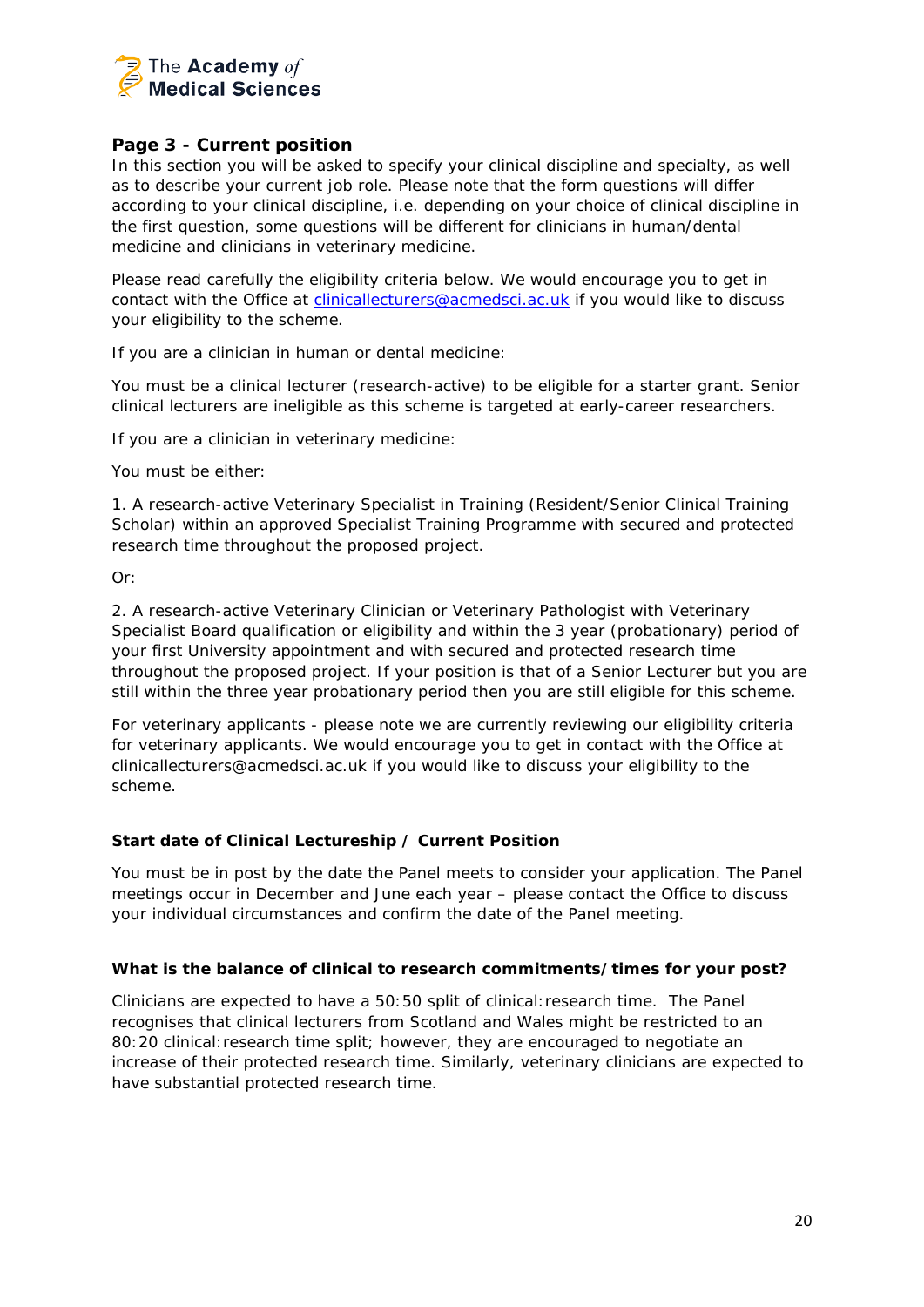

## **Current post aims and objectives**

This question aims to draw out your broader aims and objectives during the course of your current post.

### **Future career aspirations**

This question aims to draw out your career aspirations beyond your current post. Your career trajectory is of particular interest to the Panel.

## **Page 4 - Career summary**

In this section you will be asked to provide an overview of your relevant qualifications, research experience and current position.

## **Academic qualifications and training (Degrees, Diplomas, etc.)**

If you are unsure of the precise date on which a qualification was awarded, please select the first day of the relevant month.

### **Research Degrees**

Having been awarded a PhD or MD is an eligibility requirement. You should have been awarded your PhD/MD before the application submission deadline. Please review the scheme FAQ document for full details on this requirement. If your MD has been obtained in another country, please confirm that it was a research-based MD, rather than clinical training. Please contact the Office if you would like to discuss whether the status of your PhD/MD will affect your eligibility.

### **Publications arising from your PhD or MD and other research undertaken**

In this section, you should list all research papers in peer-reviewed journals, reviews and contributions to books. You may list publications that are still in press, but please do not include any abstracts or conference proceedings.

Please use the below format when citing publications and use an asterisk (\*) to highlight your name:

Bomken S\*, Buechler L, Rehe K, Ponthan F, Elder A, Blair H, Bacon CM, Vormoor J, Heidenreich O. Lentiviral marking of patient-derived acute lymphoblastic leukaemia cells allows *in vivo* tracking of disease progression. Leukaemia 2013;27:718-721

## **Provide details of up to three of your publications, which you consider the most significant or relevant to the application and your career to date.**

In addition to using the format described in the above question when citing publications, please also provide a statement describing the contribution of each author in the study following the [CRediT Taxonomy of author contributions.](http://www.acmedsci.ac.uk/snip/uploads/577e22090d2d4.pdf) All of the authors listed on the paper should be mentioned in this section at least once.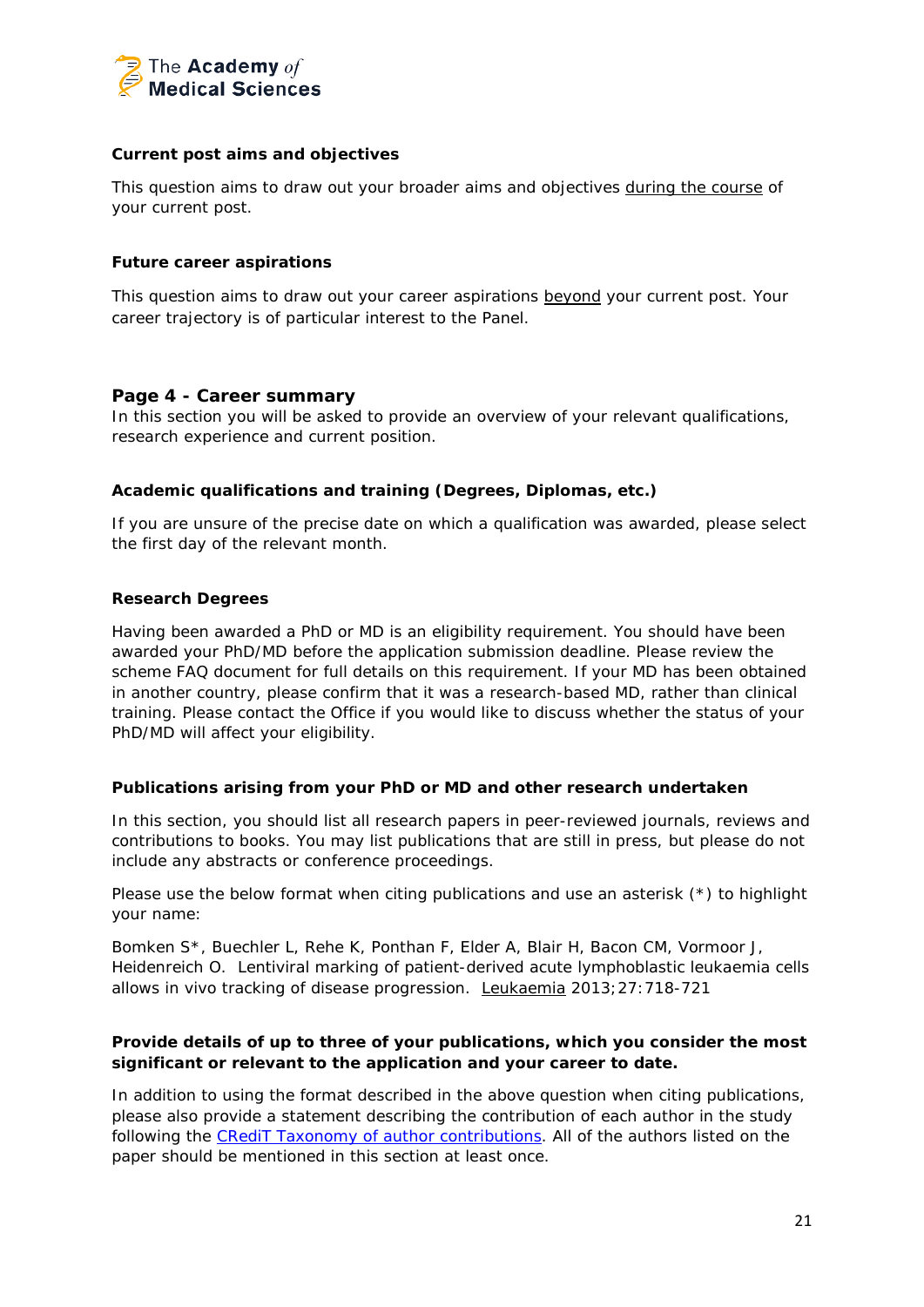

This question is intended to promote thorough consideration of the content of a publication or other research output, rather than the impact factor of the journal it is published in. The scientific content of a paper is much more important than publication metrics or the identity of the journal in which it was published. This is your opportunity to highlight the impact that your papers have made on your field of research.

The Academy is a signatory of the San Francisco Declaration on Research Assessment (DORA) and Panel members and peer reviewers are requested not to use journal-based metrics, such as Journal Impact Factors as a surrogate measure of the quality of individual research articles.

### **Estimated CCT date** *(applicable only if you are a clinician in human or dental medicine)*

If part of your proposed project falls after your CCT date, or you have had your clinical lectureship extended, please describe the plans that will be put in place to ensure you are afforded sufficient research time post-CCT to complete this grant. Your academic supervisor and Head of department need to be in a position to support such statements if asked by the Academy. As clinical lectureships in Primary Care are primarily awarded post-CCT, we welcome applicants from these groups. However, for all other specialities candidates are not eligible to apply if they have already attained their CCT.

Please contact the Office at [clinicallecturers@acmedsci.ac.uk](mailto:clinicallecturers@acmedsci.ac.uk) if you are still not sure whether your anticipated CCT date will affect your eligibility.

## **Page 5 - Research proposal**

In this section you will be asked to give an outline of your proposed research area, research plan and any relevant collaborations.

## **Project duration and project start/end dates**

The expectation is that applicants will conduct their research over the course of two years. However, the Panel may consider - if justified - a shorter duration, but no less than one year. The earliest you could start your project would be one month after the decision has been communicated to you (approximately within two months of the Panel meeting). For the March and September application deadlines, the Panel meetings occur in June and December, respectively. The outcomes will then be released approximately in August and February; therefore the earliest start dates are in September and March. The project start date must occur within six months of the award offer.

## **Lay Summary**

See our ten [tips on how to write a lay summary](https://acmedsci.ac.uk/more/news/10-tips-for-writing-a-lay-summary) and [example lay summaries](https://acmedsci.ac.uk/more/news/what-does-a-great-lay-summary-look-like) from successful grant awardees.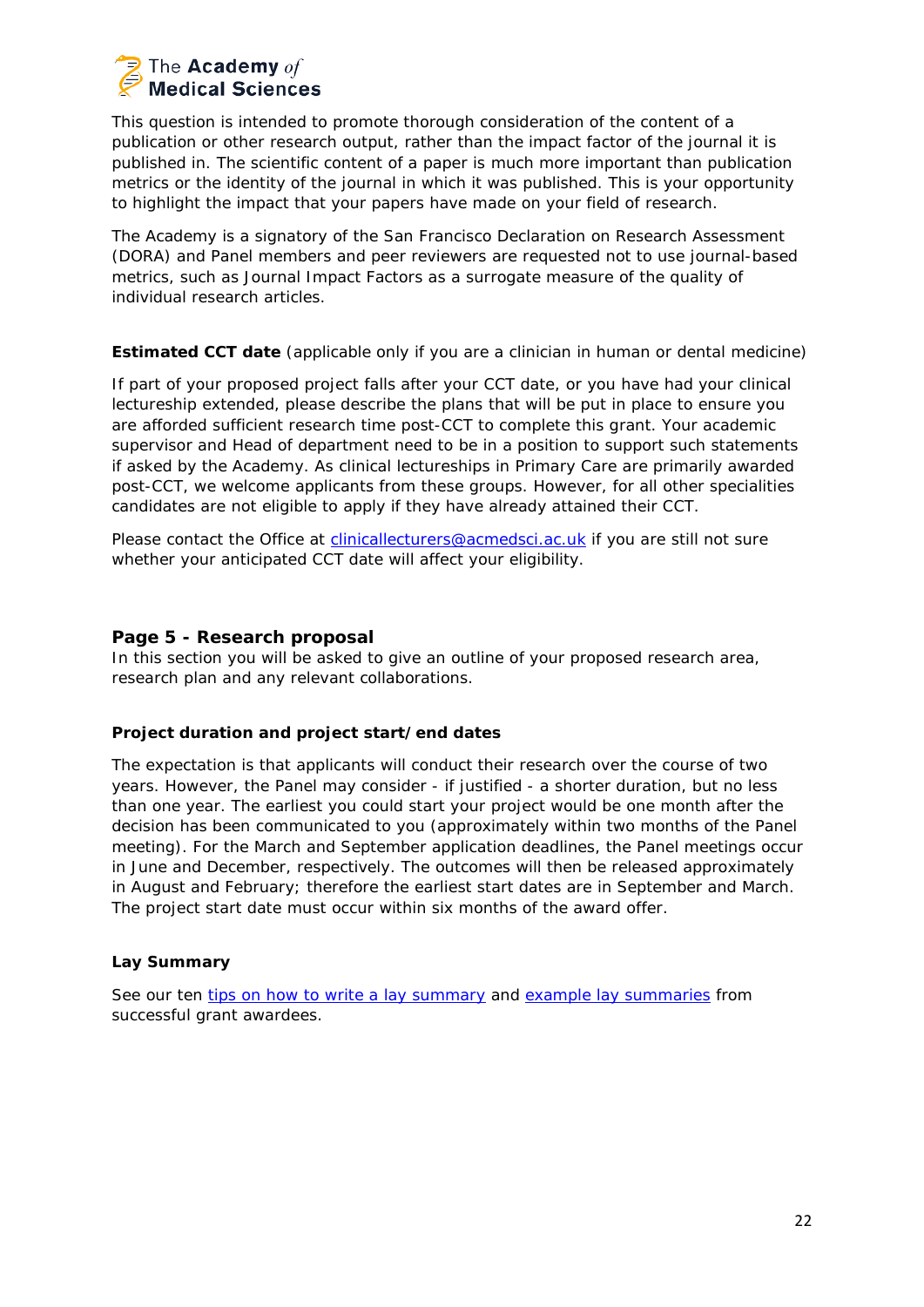

## **Research Proposal**

We are looking for a research proposal of high scientific merit and your application will be sent out for peer review to assess various aspects. The key assessment criteria, which are considered, are in three areas:

The applicant

- Academic track record.
- Potential benefit of the project to your career.
- Clarity of plans for obtaining further funding and your career aspirations.

Research quality

- Importance and relevance of the research question.
- Quality and appropriateness of the research methodology.
- Degree of innovation.

Research environment and support

- Quality of the research environment.
- Availability of appropriate support.
- Quality of Data Management and Sharing plans, where provided.

Please provide as much detail as possible to help the reviewers assess the quality of your proposal. Read more about the application process [here](http://www.acmedsci.ac.uk/grants-and-schemes/grant-schemes/information-for-applicants/start-your-application/) and our top tips on how to write a successful grant application [here.](https://acmedsci.ac.uk/more/news/ten-tips-for-grant-applications)

Please note that the proposal word limit is 1,000 words. Furthermore, figures and tables cannot be added in this section; they should be uploaded and attached to your proposal separately below.

## **Reapplications**

If this is your second application to the scheme, this is your opportunity to respond to peer review and/or Panel discussion comments made to your previous application and explain what changes you have made to the application. Please note that only one resubmission is permitted.

### **Importance of Starter Grant to you**

This question aims to draw out how this starter grant will enable you to build/strengthen future applications for funding and inform future research projects.

### **Page 6 - Animal use**

If your proposal features the use of animals or animal tissue, in this section you will need to explain why this is necessary and justify the choice of species and number of animals used.

### **Does your proposal involve the use of animals or animal tissue?**

It is important for us to know if any animals will be used in your research project and, if so, that you comply with the [Academy's](https://acmedsci.ac.uk/policy/major-policy-strands/using-animals-in-research/statement-on-the-use-of-animals-in-research) Policy and Position on the use of animals in research. The Academy is committed to being open about when, how and why animals are used in the projects we fund. In addition, we aim to ensure that every effort is made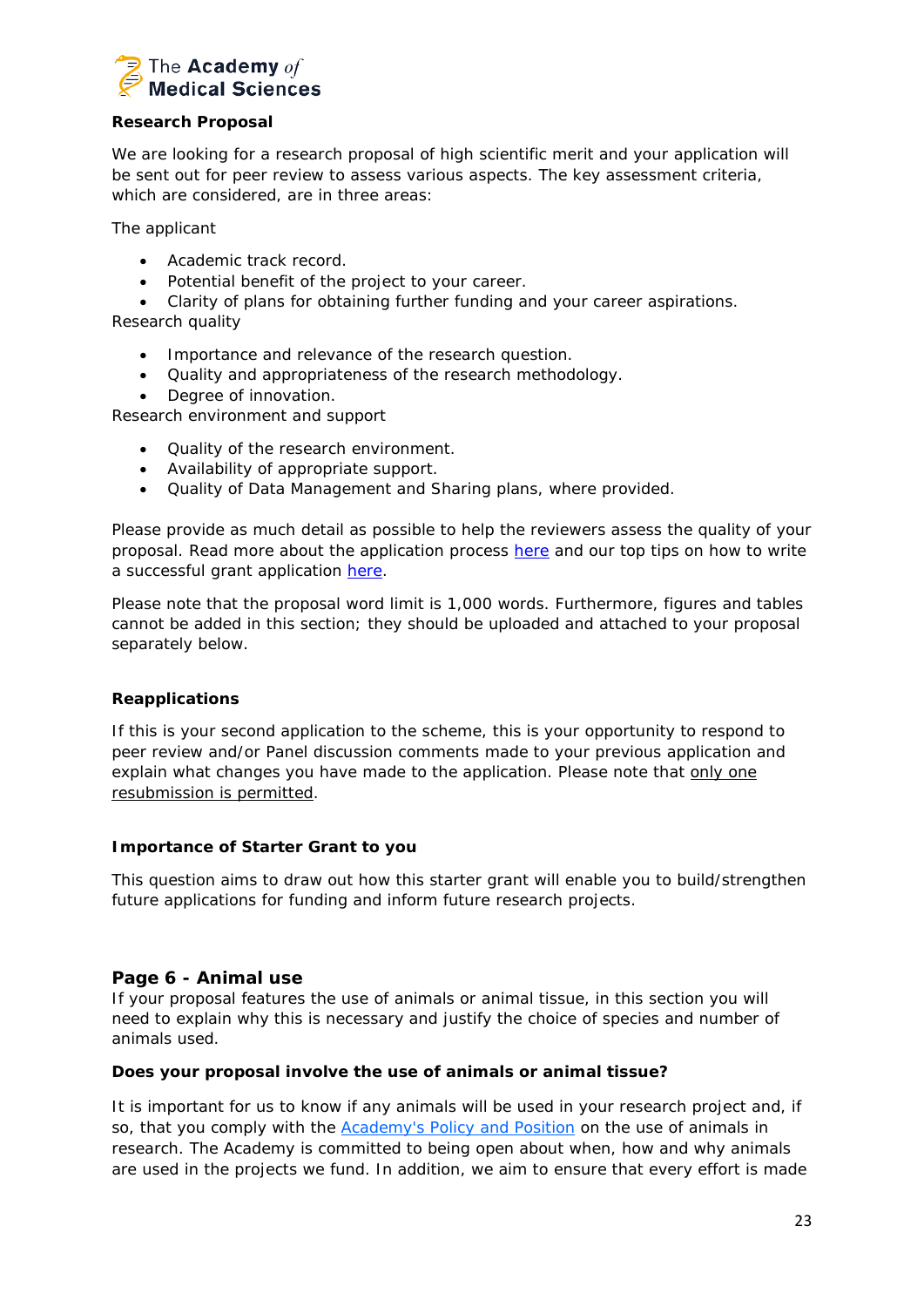# The Academy of **Medical Sciences**

to replace, refine and reduce animals in research. For more information, please see [www.nc3rs.org.uk.](http://www.nc3rs.org.uk/) Applicants proposing to use animals in their research must ensure that the use of animals falls within the regulations stipulated in the UK Animals (Scientific Procedures Act) 1986 and subsequent amendments. Welfare standards consistent with the principles of UK legislation must be applied and maintained, wherever the work is conducted. If your proposed research involves animal experiments, we encourage you to consult the NC3Rs [Experimental](https://eda.nc3rs.org.uk/) Design Assistant (EDA) to help you design your study. This complements the **ARRIVE quidelines** (Animal Research: Reporting of In Vivo Experiments) for reporting animal research. Our awardees are required to follow these guidelines when conducting research using animals to improve the design, analysis and reporting of animal research, maximising information published and minimising unnecessary studies. Further useful guidelines and practical information in the use of animals can also be obtained from the 3Rs [resources](https://www.nc3rs.org.uk/3rs-resources) library. This section gives applicants the opportunity to explain the use of animals involved in their project proposals and measures in place to ensure openness about their use. Where non-human primates, cats, dogs or equines are used, anonymised information will be sent to the NC3Rs for review.

## **Page 7 - Human tissues or subjects**

If your proposal features the use of human tissues or subjects, in this section you will need to confirm that the study has been approved and enclose details of the approval.

## **Does your proposal involve the use of human tissue or subjects?**

Research involving human participants is governed by principles outlined in the Declaration of Helsinki, the Nuremberg Code, and the Council for International Organizations of Medical Sciences (CIOMS), all of which set out requirements with regard to the rights and safety of research participants and standards for research design and conduct.

The Academy requires researchers to have the relevant regulatory and ethical approvals in place before the relevant research begins, although you may apply for funding before this. In the event of an award being made, commencement of any research involving human participants will be subject to these approvals being in place and sent to the Academy.

## **Page 8 - Data management and sharing**

If the proposed research will generate data outputs that hold significant value as a resource for the wider research community, please detail any plans for data management and sharing in this section.

## **Will the proposed research generate data outputs that hold significant value as a resource for the wider research community?**

To maintain research integrity, institutions and researchers must ensure research data is preserved so that results can be verified and data reused in the future. The Academy expects all of its Starter Grant award holders to maximise the availability of research data.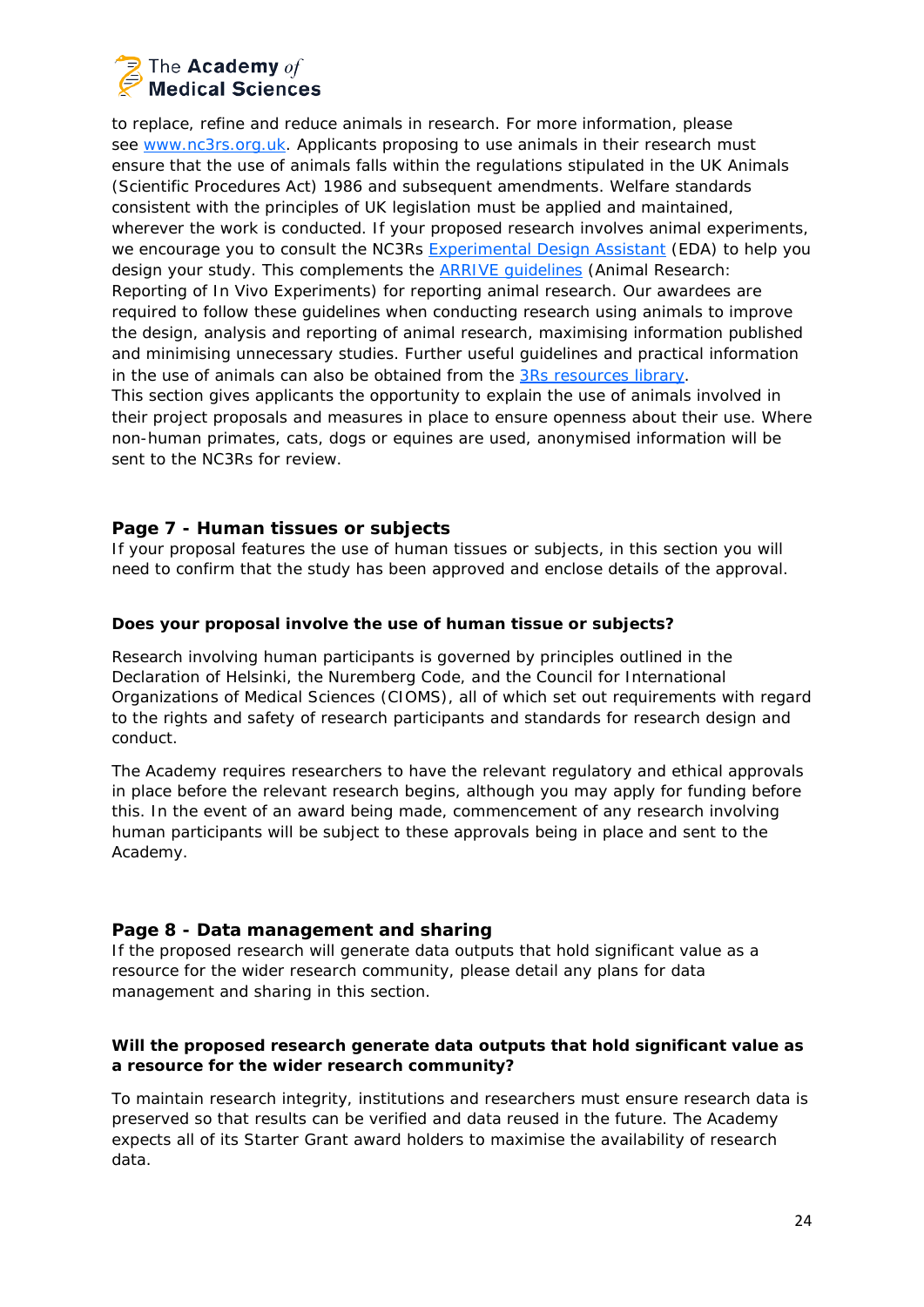# The Academy of **Medical Sciences**

You should consider your approach for managing and sharing data at the research proposal stage. Where the proposed research is likely to generate data outputs that will hold significant value as a resource for the wider research community (for example genome-wide sequencing data), you are required to submit a data management and sharing plan to the Academy when submitting your application. The Academy will review those plans as part of the funding decision.

We do not have a set format for data management and sharing plans. You can structure your plan in a manner most appropriate to the proposed research. However, in considering your approach for data management and sharing, you should consider the following questions as briefly and unambiguously as possible.

- 1. What data outputs will your research generate and what data will have value to other researchers?
- 2. When will you share the data?
- 3. Where will you make the data available?
- 4. How will other researchers be able to access the data?
- 5. Are any limits to data sharing required for example, to either safeguard research participants or to gain appropriate intellectual property protection?
- 6. How will you ensure that key datasets are preserved to ensure their long-term value?
- 7. What resources will you require to deliver your plan?
- 8. Does your Institution have a data repository that is available to you?

## **Page 9 - Your budget request**

In this section you will need to detail the budget for your research grant application.

### **Budget**

The grant cannot cover your personal salary costs or provide funding for research assistants, PhD students or postdoctoral staff. Costs such as bench fees for generic lab support such as wash-up, IT etc., are also not supported.

Open access publication fees can also be included in the budget.

Funds can be used for direct research running costs, including but not limited to laboratory consumables, equipment, animal costs, access to data sets, essential software and licences, and technical support. Technical support refers to already available staff/facilities. For example, costs relating to access to specialist equipment costs may include a contribution to technician salary, which is permitted. In this instance the applicant would need to provide a clear justification within their application.

The Starter Grants Scheme is only able to provide a *maximum £30,000 grant* over two years. The *minimum available is £15,000*.

If you have any concerns or questions about your funding request, please contact the Office via [clinicallecturers@acmedsci.ac.uk](mailto:clinicallecturers@acmedsci.ac.uk) to discuss your specific circumstances.

### **Justify any budgetary items and technical support requested**

Please provide a breakdown and clarification on the budgetary items, and how any technical support requested will contribute to the research.